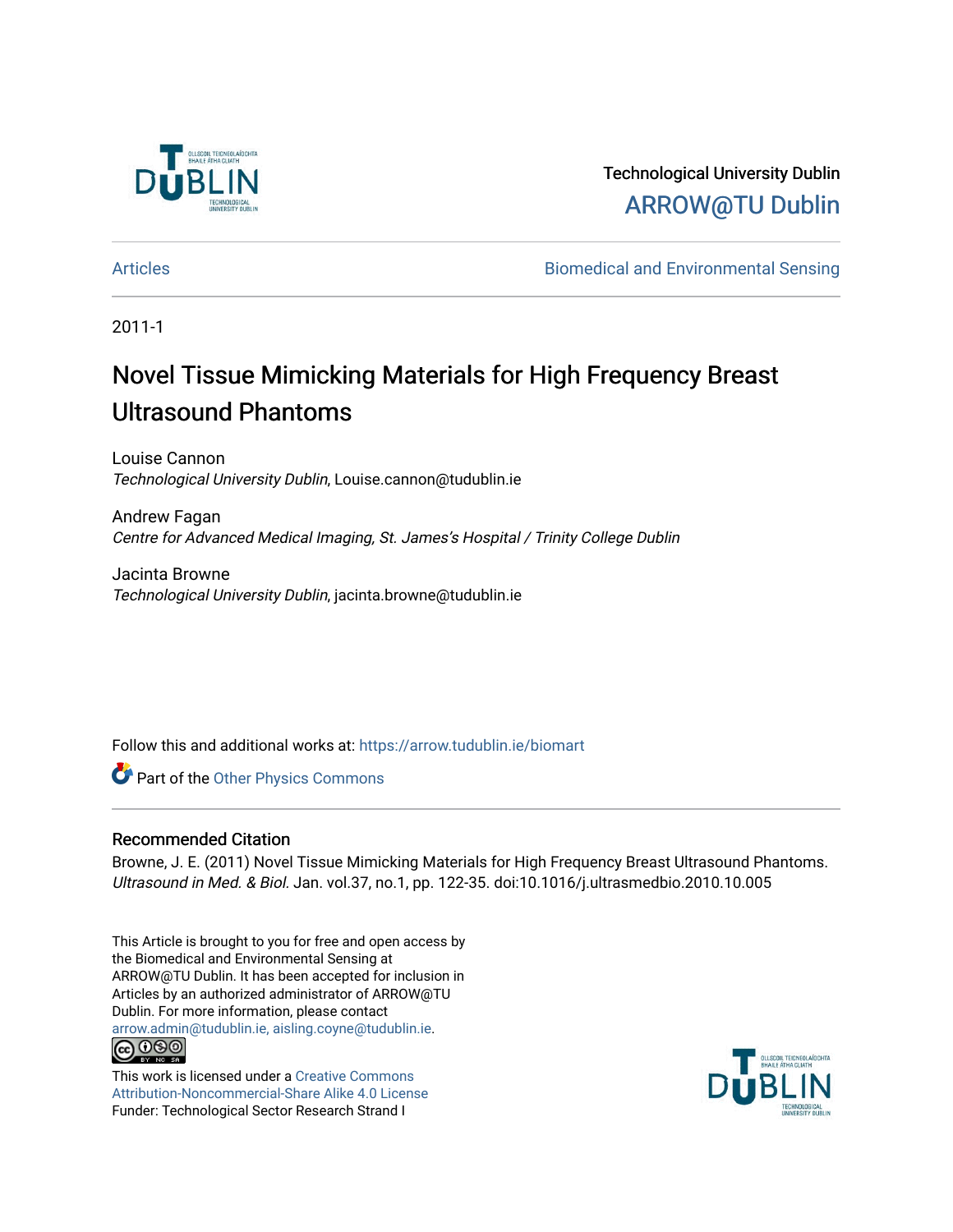# **Title**: Novel tissue mimicking materials for high frequency breast ultrasound phantoms

**Author 1**: Louise M Cannon (Corresponding Author) Institutional affiliation: Medical Ultrasound Physics and Technology group, School of Physics, Dublin Institute of Technology Address: School of Physics, Dublin Institute of Technology, Kevin Street, Dublin 8, Ireland Email: [Louise.cannon@dit.ie](mailto:Louise.cannon@dit.ie)  Telephone: 0863933061

#### **Author 2**: Andrew J Fagan

Institutional affiliation: Centre for Advanced Medical Imaging, St. James's Hospital, Dublin

#### **Author 3**: Jacinta E Browne

Institutional affiliation: Medical Ultrasound Physics and Technology group, School of Physics, Dublin Institute of Technology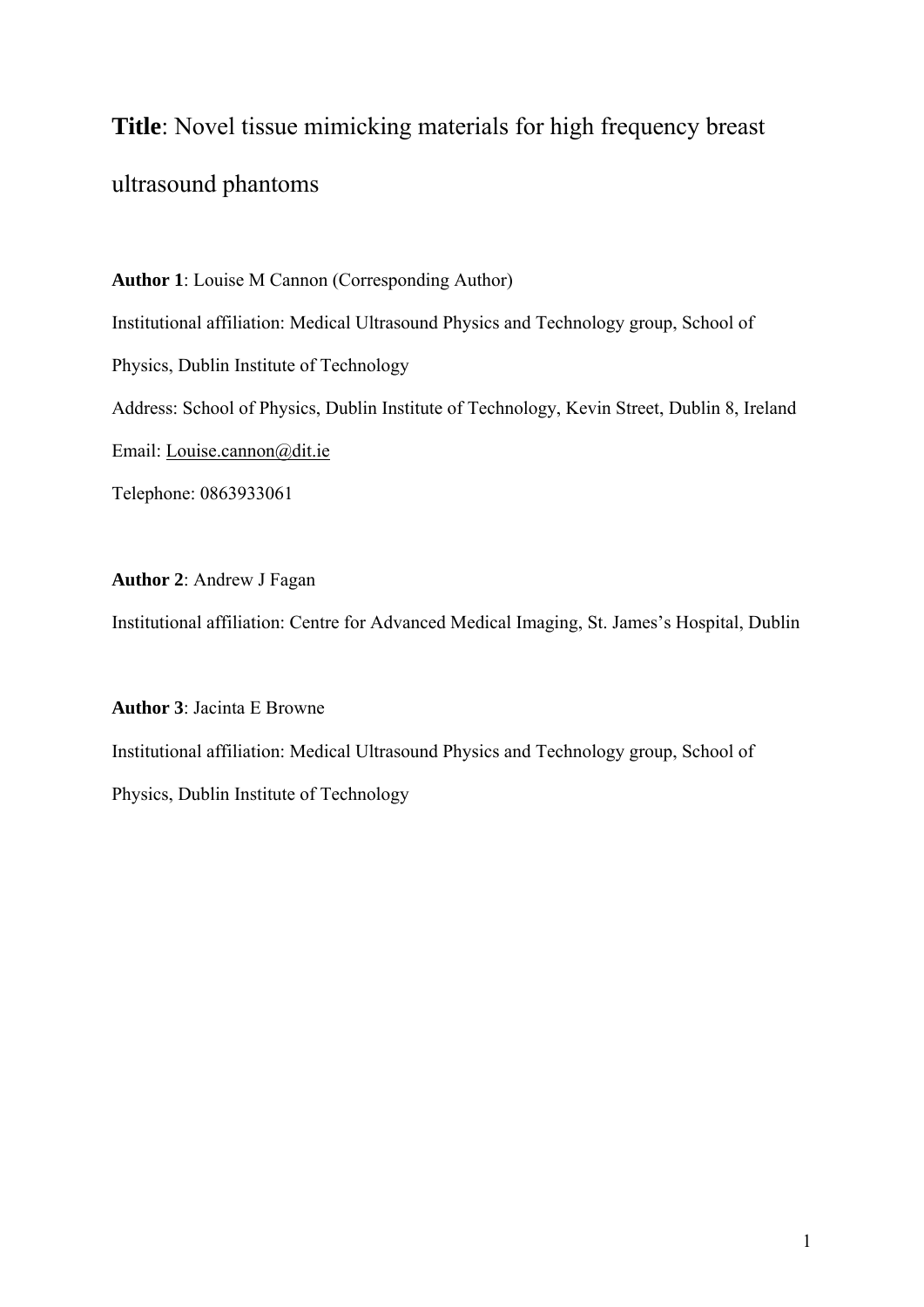## **Abstract**

The development and acoustical characterisation of a range of novel agar-based tissue mimicking material (TMMs) for use in clinically relevant, quality assurance (QA) and anthropomorphic breast phantoms are presented. The novel agar-based TMMs described in this study are based on a comprehensive, systematic variation of the ingredients in the International Electrotechnical Commission (IEC) TMM. A novel, solid fat-mimicking material was also developed and acoustically characterised. Acoustical characterisation was carried out using an in-house scanning acoustic macroscope at low (7.5 MHz) and high frequencies (20 MHz), using the pulse-echo insertion technique. The speeds of sound range from 1490 to 1570 m. s<sup>-1</sup>, attenuation coefficients range from 0.1 to 0.9 dB, cm<sup>-1</sup>. MHz<sup>-1</sup> and relative backscatter ranges from 0 to - 20 dB. It was determined that tissues can be mimicked in terms of independently controllable speeds of sound and attenuation coefficients. These properties make these novel TMMs suitable for use in clinically relevant QA and anthropomorphic phantoms, and would potentially be useful for other high frequency applications such as intra-vascular and small animal imaging.

**Keywords**: Breast Phantom, Tissue Mimicking Materials, Speed of Sound, Attenuation, Backscatter, High Frequency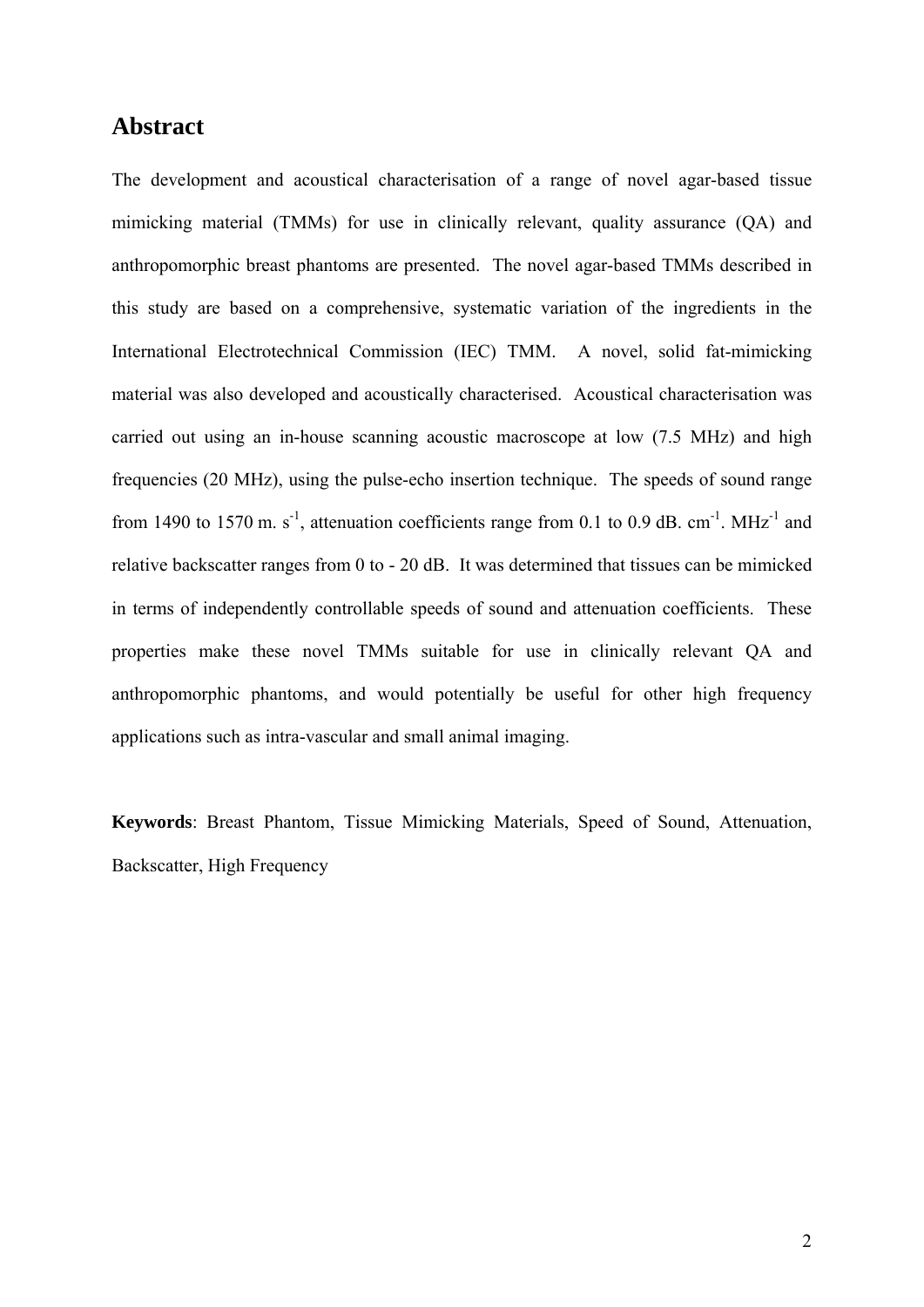## **Introduction**

Advances in transducer technology and system electronics, coupled with real-time image processing techniques, have continued the rapid pace of improvement evident in diagnostic ultrasound image quality in recent years. This improvement has resulted in the increased use of ultrasound in diagnostic imaging, to the level where currently accounts for 25 % of all imaging procedures worldwide (Wells2006). One particular area where ultrasound is being used more frequently is breast imaging, where it plays many important roles in both symptomatic breast imaging and breast screening, for example distinguishing benign lesions from malignant lesions and guidance of interventional procedures. The detection and diagnosis of a lesion during a breast ultrasound examination is dependent on two factors. The first factor is the instrumentation used: breast ultrasound examinations require high quality instrumentation that consistently produces high quality images, and hence routine quality assurance (QA) is necessary to ensure that scanners used for this purpose continue to produce images of the requisite high quality. The second limiting factor is the training, experience and skills of the operator. The detection and diagnosis of a lesion in a breast ultrasound examination is determined largely subjectively by the operator, and therefore there is an increasing need for the operator to be appropriately trained and skilled. However, both of these limiting factors may be overcome with the use of clinically relevant QA phantoms and anthropomorphic training phantoms. The intention of this study was to develop and acoustically characterise agar-based tissue-mimicking materials (TMMs), with acoustic properties representing a range of tissue types found in the breast (for example, subcutaneous fat, glandular tissue and pectoral muscle), suitable for use in the construction of clinically relevant QA phantoms and anthropomorphic training phantoms.

Ideally, QA and performance testing of diagnostic ultrasound scanners should allow one: to ensure that equipment performs to an agreed standard and is fit for purpose; to assess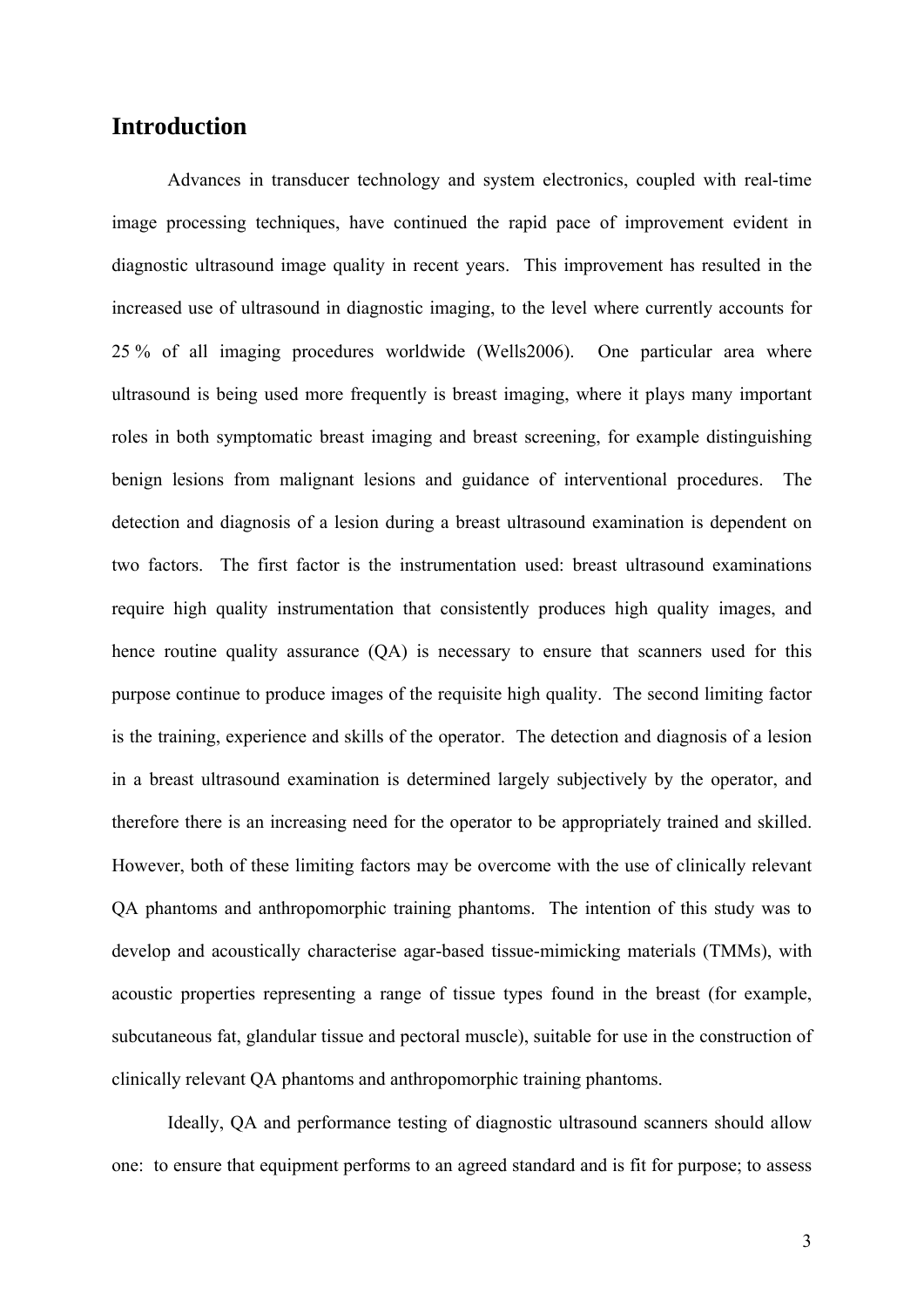new imaging modalities and signal processing techniques; to inform decision making in the procurement and replacement of equipment; to assist in the design of ultrasound transducers (Pye et al.2004); to correlate the QA performance of the scanner with its perceived clinical performance (Shaw and Hekkenberg2007). However, these ideals are not satisfactorily achievable with commercially available QA phantoms, as they have a number of significant limitations, in particular the TMMs used in their production and their simplistic design (Browne et al.2004).

Commercially available phantoms are all similar in design, consisting in general of nylon filaments and tissue mimicking cylindrical objects (representing anechoic and contrast structures) embedded in a homogeneous tissue mimicking background material. Previous studies have used such commercial phantoms to determine if clinically reported improvements in image quality, with new imaging technologies, could be demonstrated (Browne et al.2004;Browne et al.2005). One objective study comparing tissue harmonic imaging (THI) with conventional B-mode imaging found that some of the clinically reported improvements in image quality were not observed experimentally using these commercial phantoms (Browne et al.2004). The authors postulated that this may have been due to the simplistic homogeneous phantom design and absence of complex structures such as skin and fat layers. Another study comparing THI to conventional B-mode imaging investigated the use of a subcutaneous pig fat layer with a commercial phantom to introduce the phase aberrations and beam distortions, which would be found clinically (Browne et al.2005). Improvements with THI compared to B-mode imaging in some image parameter tests, such as anechoic target detectability, were found and these findings correlated to those reported clinically. However, this was not the case for all image parameters, in particular there was no improvement in contrast resolution, which the authors attributed to the insufficiently challenging nature of the contrast targets embedded in the phantom. Nevertheless, this study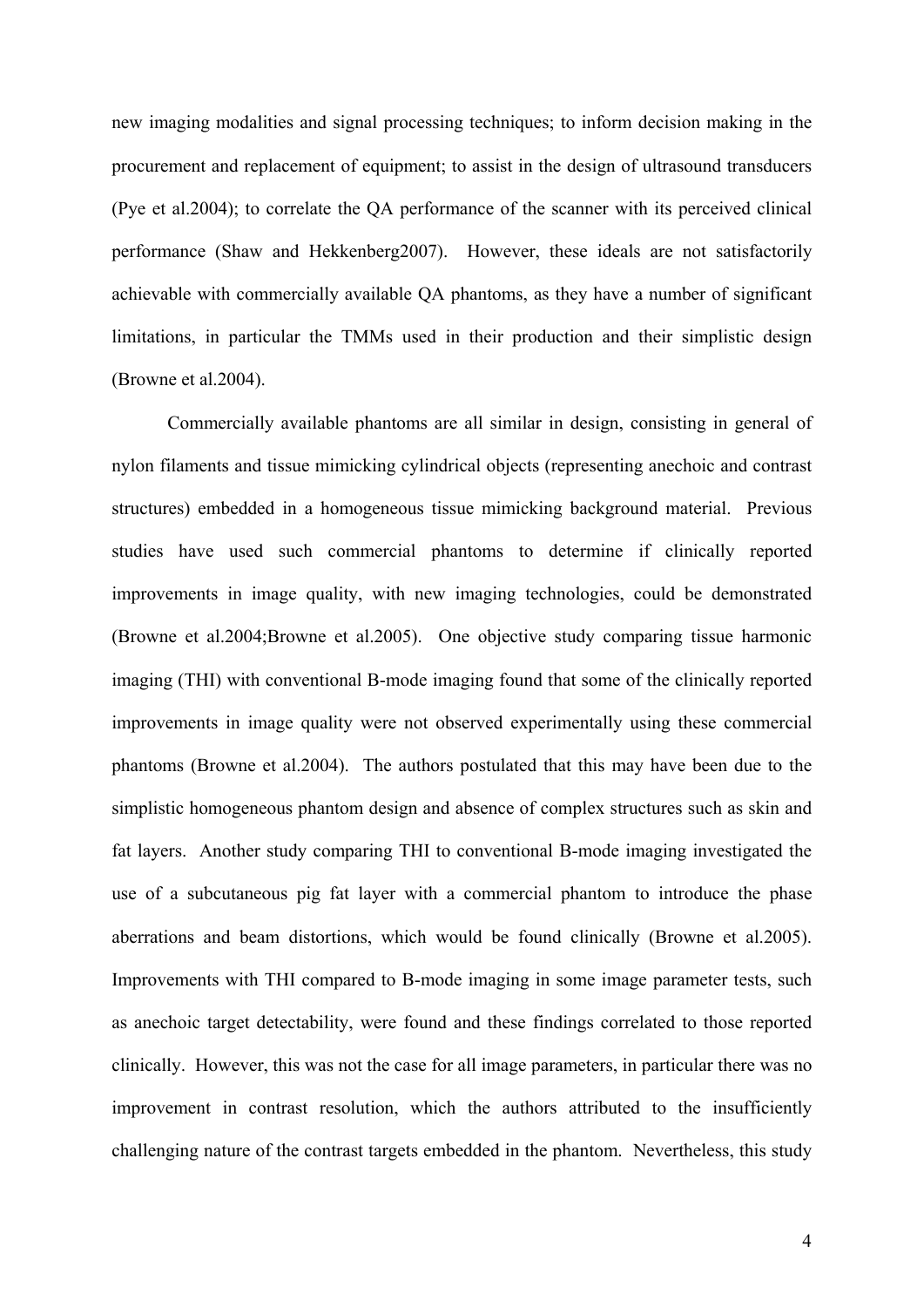showed that the introduction of clinically relevant materials, to represent complex tissue structures, can enable one to correlate image quality to the perceived clinical performance.

Ultrasound scanners are based on a number of assumptions, when these assumptions are not met artifacts are likely to be produced in the image, for example, reverberation, partial volume and refraction artifacts. Some of the most deteriorating artifacts in ultrasound images are due to differences in the speed of sound of the propagating medium, as ultrasound images are formed assuming a constant speed of sound  $(1540 \text{ m. s}^{-1})$ . In reality, there is a significant variation in the speed of sound *in-vivo*; for example, the speed of sound varies from 1470 m.  $s^{-1}$  in fatty tissues to over 1600 m.  $s^{-1}$  in muscle and up to 3700 m.  $s^{-1}$  in bone. This variation in speed of sound results in phase aberrations and beam distortions (Wells1975) and effectively leads to image artifacts and mis-registration of anatomical structures. Breast ultrasound imaging is particularly susceptible to image artifacts due to the range of tissues with varying speed of sounds present in the breast.

The most common TMMs used in commercial phantoms are gelatine, evaporated milk, agar, urethane rubber and Zerdine™, the manufacturers of these materials quote speeds of sound of approximately 1540 m.  $s<sup>-1</sup>$  (with the exception of urethane-rubber which has a speed of sound of 1460 m.  $s^{-1}$ ) and attenuation coefficients of either 0.5 or  $0.7$  dB. cm<sup>-1</sup>. MHz<sup>-1</sup>. An independent study assessing the acoustic properties of these TMMs characterised their speed of sound, attenuation coefficient and relative backscatter properties with increasing frequency (2 to 15 MHz) and increasing temperature (10 to 35 °C) (Browne et al.2003). The measured speeds of sound for all TMMs were found to be frequency independent while the attenuation coefficient of all the TMM increased with increasing frequency. With the exception of the agar-based material, all of the TMMs exhibited a nonlinear response of attenuation with frequency, in particular, urethane rubber TMMs exhibited a highly non-linear response across this frequency range. This property would lead to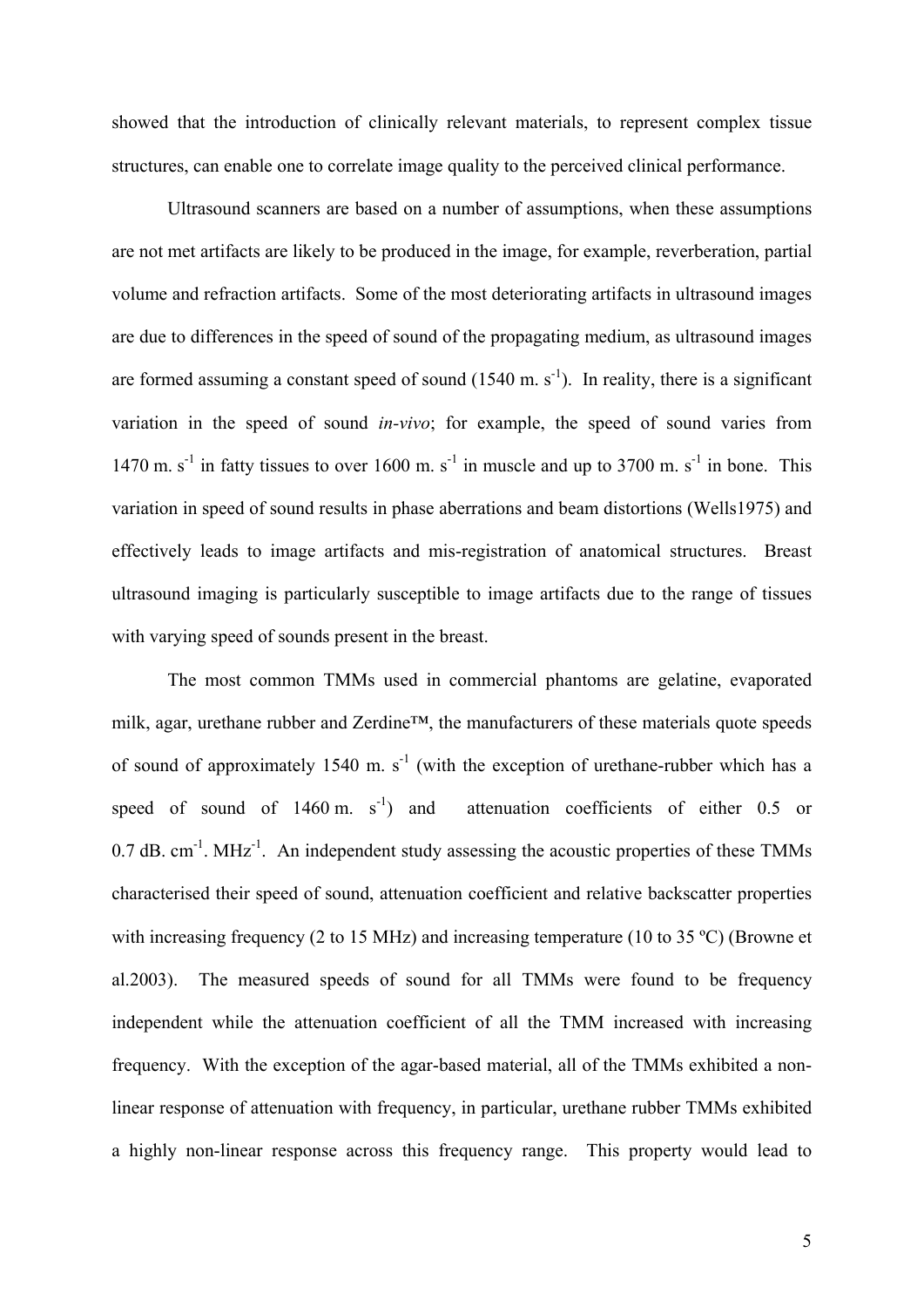deterioration in penetration depth performance and axial resolution at frequencies higher than 7 MHz (Chen and Zagzebski2004;Goldstein2000), rendering it unsuitable for use in high frequency applications. The agar-based TMM was the only material to exhibit a linear response of attenuation with frequency (approximately  $f^{1.01}$ ). The acoustic properties of all TMMs varied with temperature, with the minimum variation observed in the agar-based TMM. To date the agar-based material is the only TMM which has been acoustically characterised at high frequencies (17 to 23 MHz). At these high frequencies its speed of sound was found to be independent of frequency and the attenuation coefficient was found to have a linear response to frequency (Brewin et al.2008). Another study on this agar-based TMM showed that a limited variation of the scattering ingredients during the manufacturing process resulted in TMMs with varying attenuation and backscattering properties (Inglis et al.2006). This study showed that the acoustic properties of this TMM can be adjusted, an important feature which highlights the potential for varying the acoustic properties of this material by adjusting its ingredients. However, a limitation of the study was that all ingredients were varied simultaneously, and hence the effect of individual ingredients on the resulting acoustic properties remains unknown.

Unlike other imaging modalities, an ultrasound scanner should not be evaluated solely by its ability to resolve closely spaced point targets namely, spatial resolution. Rather, it is more important to be able to detect small, negative contrast, anechoic regions surrounded by speckle, this feature is particularly important in breast imaging as it determines the system's ability to detect low contrast cysts and lesions. As previously stated, performance assessment should ideally allow one to correlate QA performance with its perceived clinical performance. At present, commercially available phantoms are not fit for this purpose due to the acoustic properties of the TMMs used in their production. The TMMs are homogeneous and have a uniform speed of sound of  $1540 \text{ m}$ . s<sup>-1</sup>, hence, the artifacts introduced in a clinical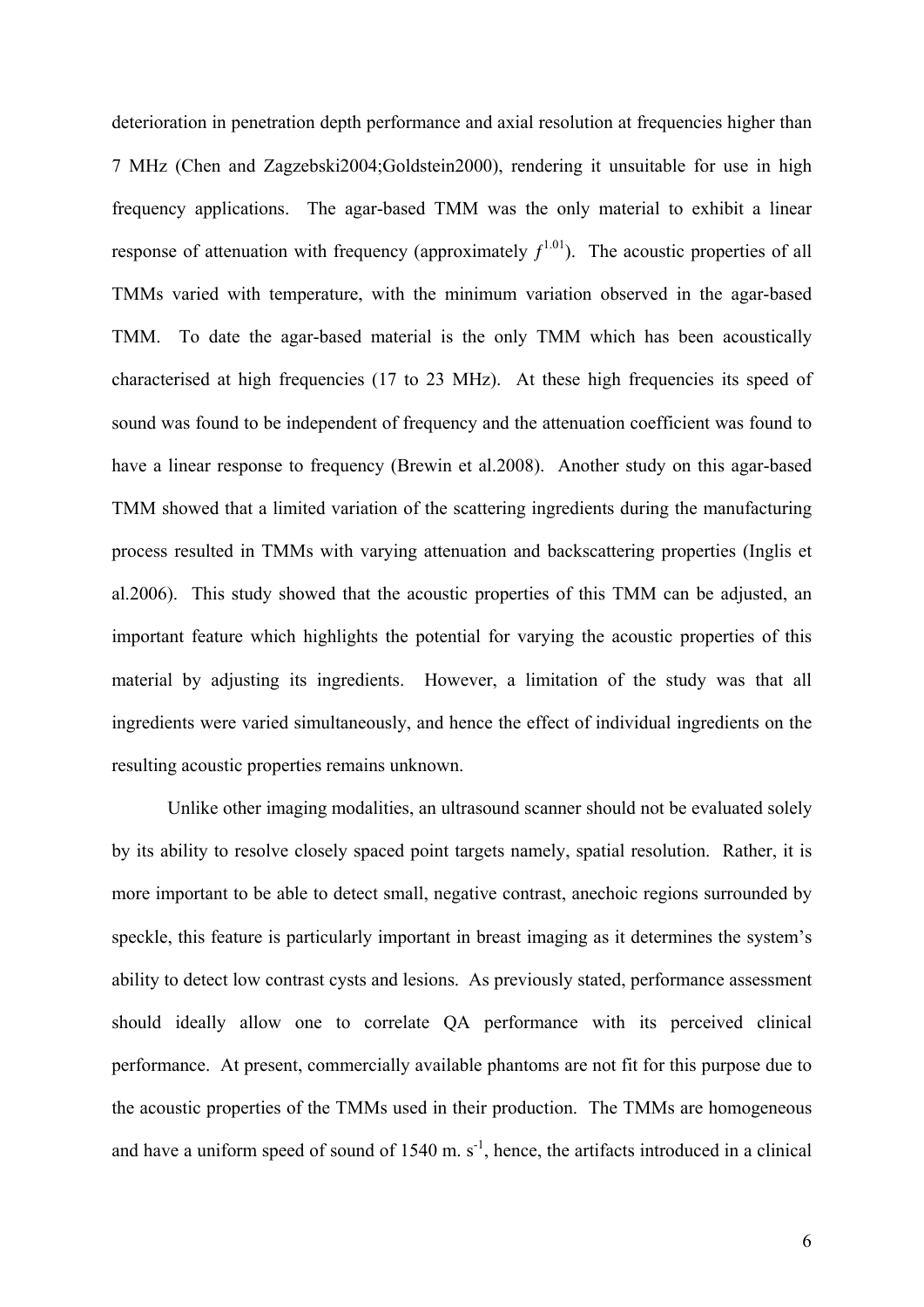situation would not be present and tests performed could not be realistically compared to clinically reported findings. Therefore, whilst commercial phantoms may be useful for undertaking consistency checks such as axial and lateral resolutions, their acoustic properties and simplistic design do not allow us to correlate QA with perceived clinical performance. For clinical performance *in-vitro* testing of an ultrasound scanners performance the QA phantom TMMs must have the same range of speeds of sound, attenuation coefficients and backscatter, as the organ they aim to mimic, only then can the true clinical situation be simulated and the scanners performance in the presence of clinical artifacts be evaluated.

Furthermore, it is essential that these acoustic properties remain consistent for the range of frequencies used diagnostically. Unlike applications such as abdominal or foetal imaging, which are low frequency applications (typically  $\leq$  5 MHz); breast imaging is a high frequency application. Low frequencies are utilised in order to seek a compromise between resolution and penetration depth, however, no such compromise is required for breast ultrasound. When the breast is imaged in the supine position, the mammary zone typically lies at a depth of 1 to 4 cm from the face of the transducer. Most pathology arises in the mammary zone of the breast, so high resolution is imperative in this region, therefore, high frequency transducers are utilised. In recent years, with improvements in transducer technology, the frequency of transducers employed in breast imaging has seen an increase, for example, the Philips iU22 L17-5 (Philips Healthcare, Andover, MA, USA) linear array, which has a frequency bandwidth of 5 to 17 MHz, and the Siemens Acuson S2000™ 18L6 HD (Siemens Healthcare, Erlangen, Germany) transducer, which has a frequency bandwidth of 5.5 to 18 MHz.

This study describes the production and characterisation of a number of TMMs, which are based on a systematic variation of the ingredients in the agar-based IEC TMM in order to determine in detail their effects on the overall acoustic properties of the TMMs.

7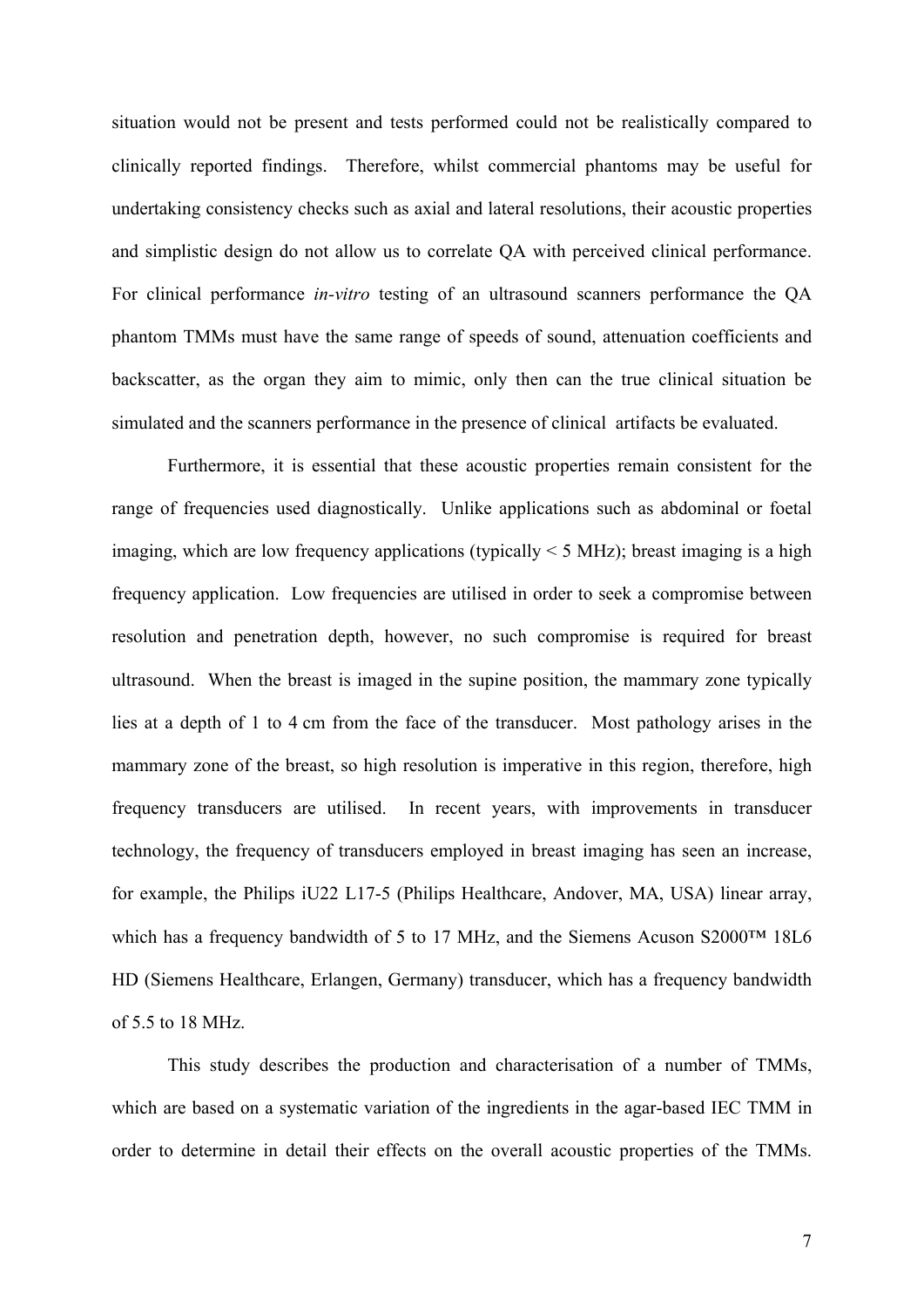Furthermore, the manufacturing process for novel oil-in-agar based TMMs for mimicking subcutaneous fat is also described. Finally, in this study an approach to predicting the optimum ingredients and their relative proportions to produce long-term stable TMMs, suitable for use in high frequency breast ultrasound phantoms, is suggested.

## **Materials and Methods**

#### *Tissue Mimicking Materials*

The components of the IEC TMM and their percentages by weight are given in Table 1 (IEC1996;Teirlinck et al.1998). To produce the TMM, the liquid components (water, glycerol and benzalkonium chloride) were mixed together in a stainless steel container. The dry components (agar, SiC (17  $\mu$ m), Al<sub>2</sub>O<sub>3</sub> (3.0  $\mu$ m) and Al<sub>2</sub>O<sub>3</sub> (0.3  $\mu$ m)) were then added to the liquid mixture. A commercial hand blender (HR1363, Philips, Amsterdam, Netherlands) was then used to thoroughly mix the ingredients and ensure even particle dispersion. The stainless steel container was then place in a heated water bath at 96 ºC and an electronic stirrer was inserted in the mixture to maintain even particle dispersion. A Fluke multimeter with an integrated temperature probe (Fluke 16, Eindhoven, Netherlands) was used to monitor the temperature of the mixture, and when the temperature exceeded 90 ºC the time was recorded and the TMM mixture remained in the water bath for exactly 1 hour thereafter. The mixture was then removed from the water bath and allowed to cool at room temperature, while being stirred at 75 rpm. When the temperature of the TMM had cooled to 46 °C it was injected into a pre-cut cylindrical perspex mould (Fig. 1). The side of the mould was sealed with a layer of saran wrap® attached using araldite adhesive (Araldite® 2012, Huntsman Advanced Materials, Switzerland). Each mould had two ports, a TMM injection port and an air exhaust port to allow air to escape when injecting the TMM. The use of the saran wrap layer prevented diffusion of glycerol during acoustical testing of the TMMs, and also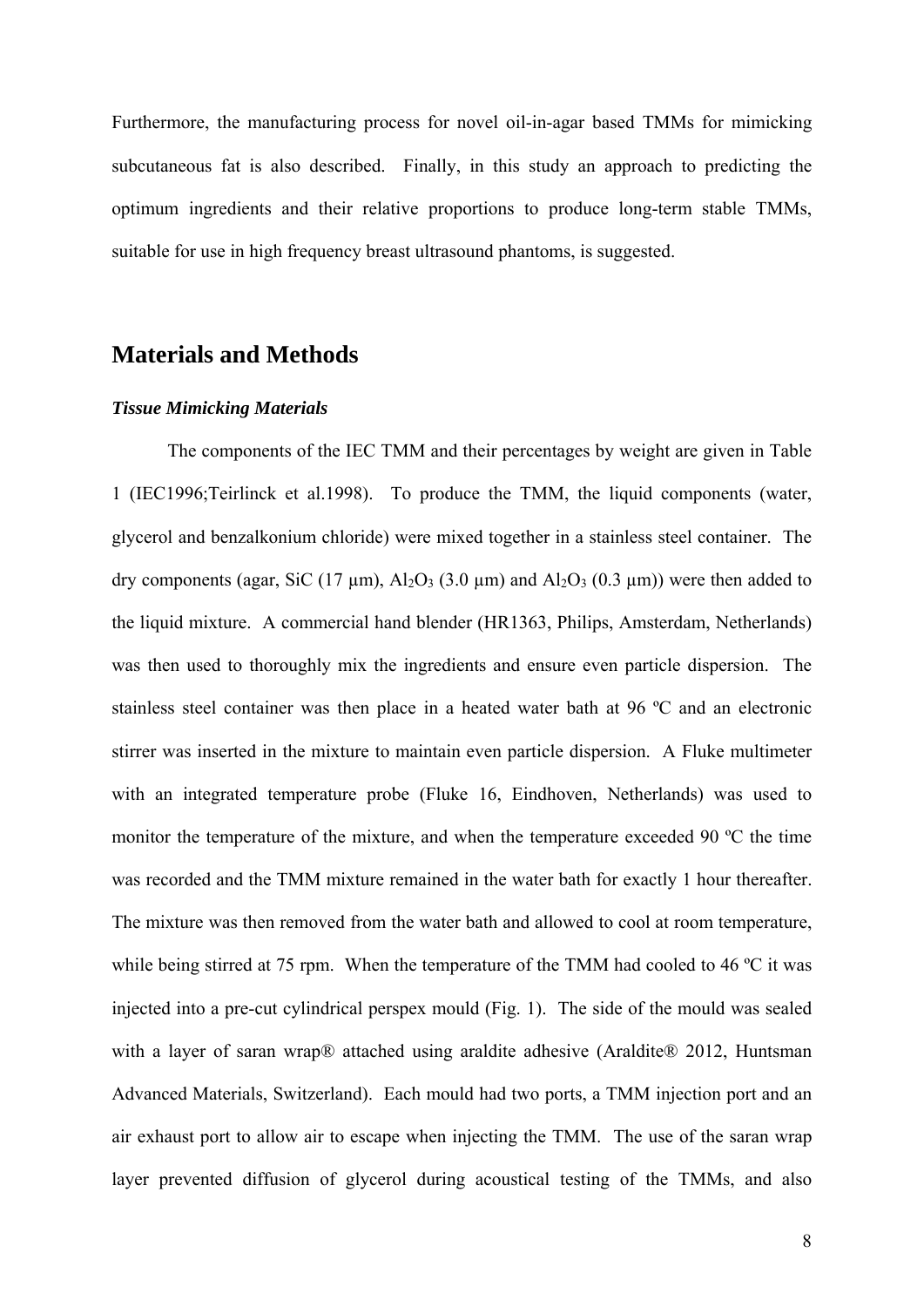prevented the TMMs from desiccating when they were left to stand at room temperature during acoustic testing. However, for long-term storage, the TMMs were kept in an air tight container with a mixture of water (87.67 %)/glycerol (11.84 %)/benzalkonium chloride (0.48 %) at room temperature. This mixture restores the concentration of glycerol component to the TMM, keeps the TMM samples hydrated and prevents bacterial invasion (Brewin et al.2008).

| Component                     | Weight composition $(\%)$ |
|-------------------------------|---------------------------|
| Distilled, degassed,          | 82.97                     |
| deionised water               |                           |
| Glycerol                      | 11.21                     |
| Benzalkonium chloride         | 0.46                      |
| Agar                          | 3.00                      |
| Silicon carbide $(17 \mu m)$  | 0.53                      |
| Aluminium oxide $(3.0 \mu m)$ | 0.95                      |
| Aluminium oxide $(0.3 \mu m)$ | 0.88                      |

Table 1. Weight composition of the TMM (by %)



Fig. 1. Cylindrical mould for TMMs

 An empirical study was carried out to quantify the change in acoustic properties with glycerol,  $Al_2O_3$ , and SiC as well as determining their respective interrelationships. Four of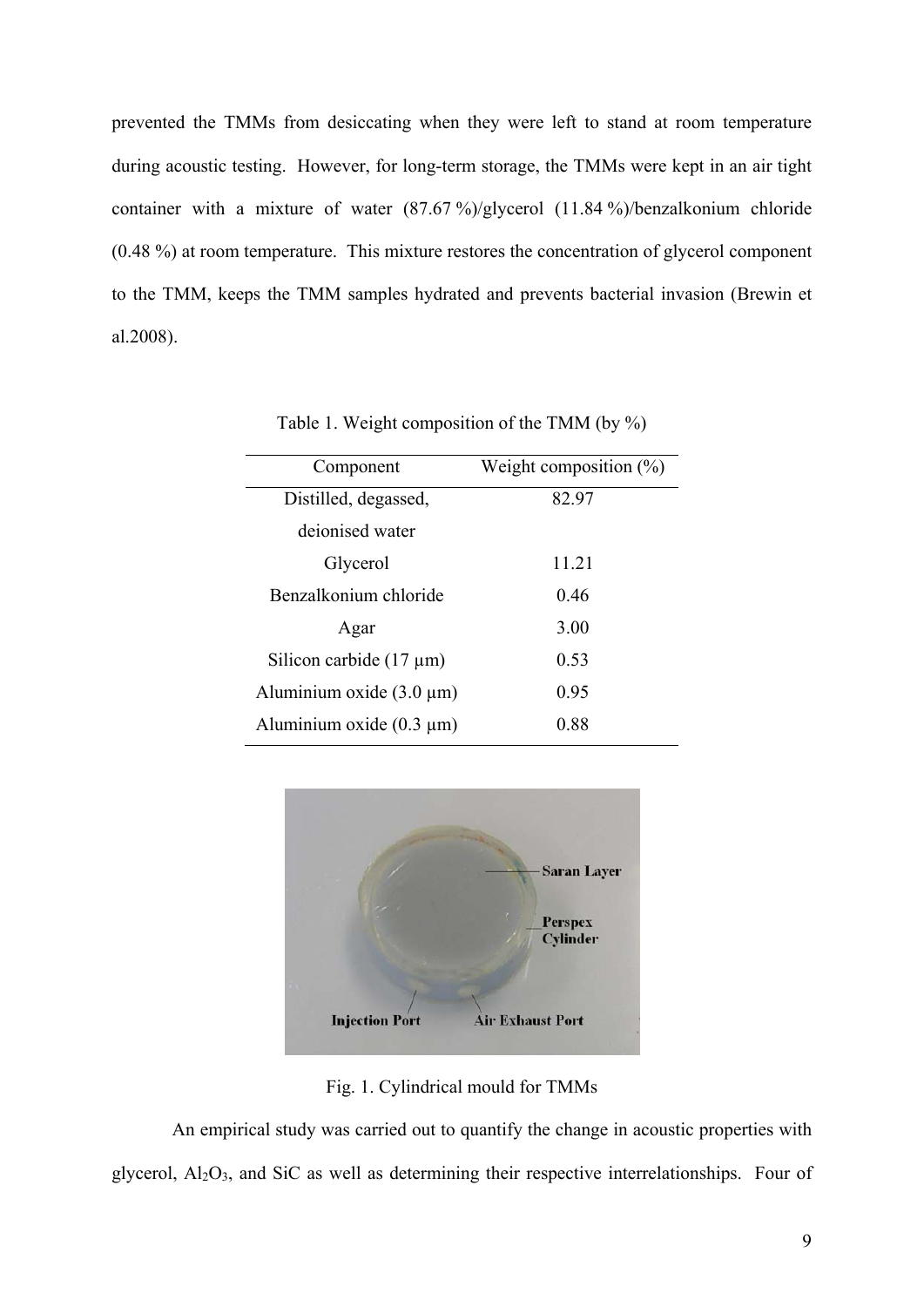the TMMs' key ingredients were investigated separately, namely: "series 1" - glycerol; "series 2" SiC (17  $\mu$ m), Al<sub>2</sub>O<sub>3</sub> (0.3  $\mu$ m) and Al<sub>2</sub>O<sub>3</sub> (3  $\mu$ m); "series 3" Al<sub>2</sub>O<sub>3</sub> (0.3  $\mu$ m) and Al<sub>2</sub>O<sub>3</sub> (3 µm); and "series 4" SiC (17 µm). Furthermore, a solid fat mimicking material was developed and acoustically characterised ("series 5"). The component(s) varied and their percentage concentration in each series are summarised in Table 2. In series 1 different percentage concentration of glycerol were used to adjust the speed of sound (from no glycerol, 0 %, to the concentration of glycerol in the original TMM, 100 %, to 50 % more glycerol than that in the original TMM, 150 %). In series 2, the percentage concentration of the TMM particles, SiC, Al<sub>2</sub>O<sub>3</sub> (0.3  $\mu$ m) and Al<sub>2</sub>O<sub>3</sub> (3  $\mu$ m), were varied to adjust the attenuation coefficient and relative backscatter. In series 3, the percentage concentration of Al<sub>2</sub>O<sub>3</sub> (0.3 µm) and Al<sub>2</sub>O<sub>3</sub> (3 µm) were varied to adjust the attenuation. In series 4, the percentage concentration of SiC was varied to adjust the backscatter. In series 5, an olive oil and surfactant mixture was added to the original TMM to produce a solid fat-mimicking TMM. The fat-mimicking TMM was produced as follows. Olive oil (90 %) and surfactant (10 %) were thoroughly mixed together using the hand blender. The surfactant used was Synphronic N (Conservation Resources, Oxford, UK) which was diluted to 10 % in degassed, distilled, deionised water. The olive oil/surfactant mixture was heated to 96 ºC and added to molten TMM (that is, IEC TMM which had been boiled at 96 ºC for 30 minutes). The entire mixture remained in the heated water bath for a further 30 minutes. It was necessary to heat the olive oil/surfactant mixture to 96 ºC as this prevented the molten agar from congealing following their addition to the mix.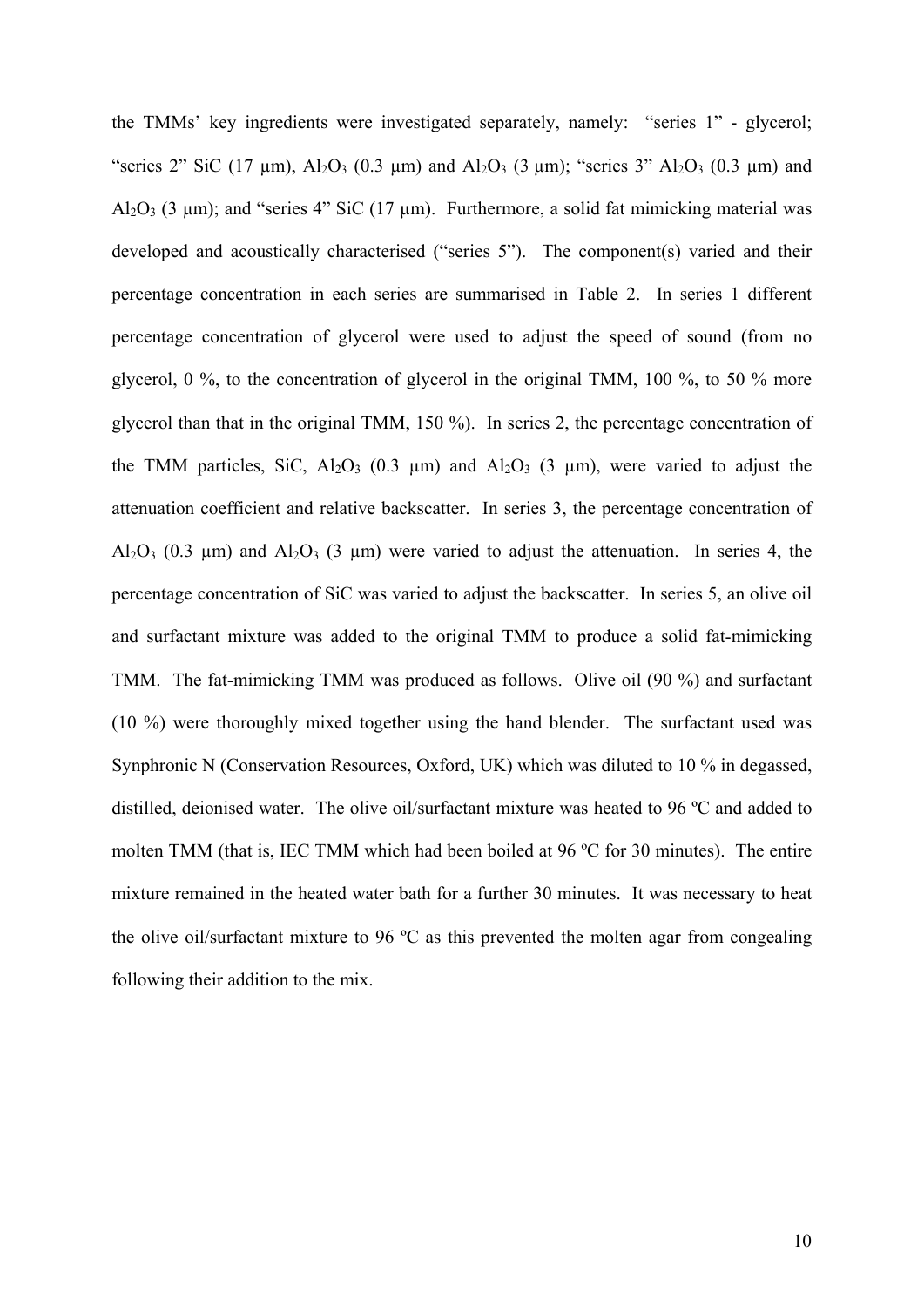|                 | Component (s) varied                                                                                                        | Concentrations $(\% )$                |  |
|-----------------|-----------------------------------------------------------------------------------------------------------------------------|---------------------------------------|--|
| <b>Series 1</b> | Glycerol                                                                                                                    | 0 and $50 - 150$ in steps of 10       |  |
| <b>Series 2</b> | SiC, Al <sub>2</sub> O <sub>3</sub> (0.3 $\mu$ m) and Al <sub>2</sub> O <sub>3</sub> 0 – 20 in steps of 5, 30 – 60 in steps |                                       |  |
|                 | $(3 \mu m)$                                                                                                                 | of 10, 75 and $100 - 200$ in steps of |  |
|                 |                                                                                                                             | 20                                    |  |
| Series 3        | $Al_2O_3$ (0.3 µm) and $Al_2O_3$ (3 µm)                                                                                     | $100 - 200$ in steps of 10 and 250    |  |
| Series 4        | $SiC (17 \mu m)$                                                                                                            | 50 -100 in steps of 10                |  |
| Series 5        | Olive Oil and Surfactant                                                                                                    | $0 - 30$ in steps of 5                |  |

Table 2. Variation of the IEC ingredient concentrations used in this study

#### *Acoustic Characterisation*

#### *Scanning Acoustic Macroscope*

All acoustic tests were carried out using a Scanning Acoustic Macroscope (SAMa) system developed in-house (Fig. 2). This was developed using a pulser receiver (Model 5052PR, Panametrics, USA), a linear actuator, a data acquisition card (PCI – 5144, National Instruments, USA) and the programming environment LabView (National Instruments, USA). Two broadband immersion transducers were available for use with this system. These broadband transducers had frequencies centered at 7.5 MHz (Panametrics V320-SU, Olympus NDT Inc, Waltham, MA, USA) and 20.0 MHz (Panametrics V317-SU, Olympus NDT Inc, Waltham, MA, USA). The properties of these transducers are given in Table 3.



**Figure 2** *Scanning acoustic macroscope configuration*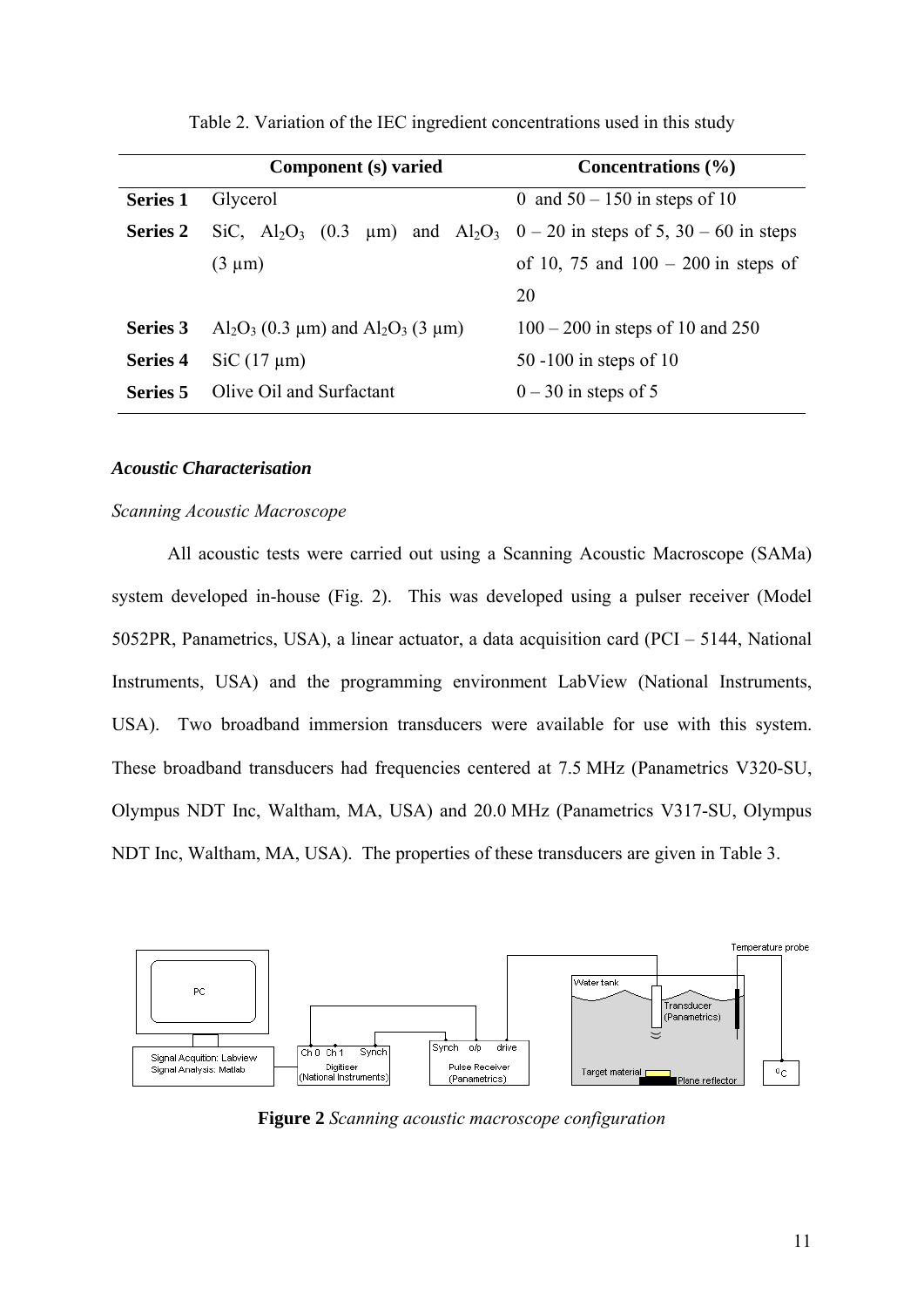| <b>Transducer</b> (MHz) | <b>Frequency Range (MHz)</b> Focal Point (cm) Crystal Diameter |      |      |
|-------------------------|----------------------------------------------------------------|------|------|
|                         |                                                                |      | (mm) |
| 7.5                     | $515 - 944$                                                    | 9.54 | 12.7 |
| 20                      | $1484 - 2450$                                                  | 6.55 | 6.35 |

Table 3. Properties of the transducers used in this study

The SAMa was operated in pulse-echo configuration for the acoustic testing. In this configuration a single transducer acted as both a transmitter and a receiver. This transducer was positioned in a tank of degassed water, with the focus on the surface of the bottom of the tank, where the glass bottom acted as a plane reflector. The movement of the transducer was controlled by a linear actuator, programmed to advance the transducer laterally over a 1 cm area on the reflector. At each 1 mm advance the transducer was pulsed, and the resulting pulse was transmitted through the degassed water and reflected from the glass plate. The reflected pulse was subsequently detected by the transducer, digitised and stored as part of a data set for off-line analysis using custom software (MATLAB 2007b, The MathWorks Inc., USA). For each acoustic measurement two data sets were required, a reference data set and a sample data set. The reference data set was acquired from a scan of the plane reflector. The sample data set was acquired from a scan of the reflector with the TMM sample positioned in the space between the transducer and the reflector. All acoustic measurements were performed in degassed water at  $20 \pm 0.5$  °C.

#### *Speed of Sound*

To measure the speed of sound of the TMMs the custom software calculated the time difference of the peaks (the time shift, Δ*t*) of the RF pulses from the reflector with and without the sample in place. When the sample was not in place a perspex mould filled with degassed water was placed between the transducer and the reflector. The perspex mould contained 2 saran wrap® layers, thereby ensuring that their effect on the acoustic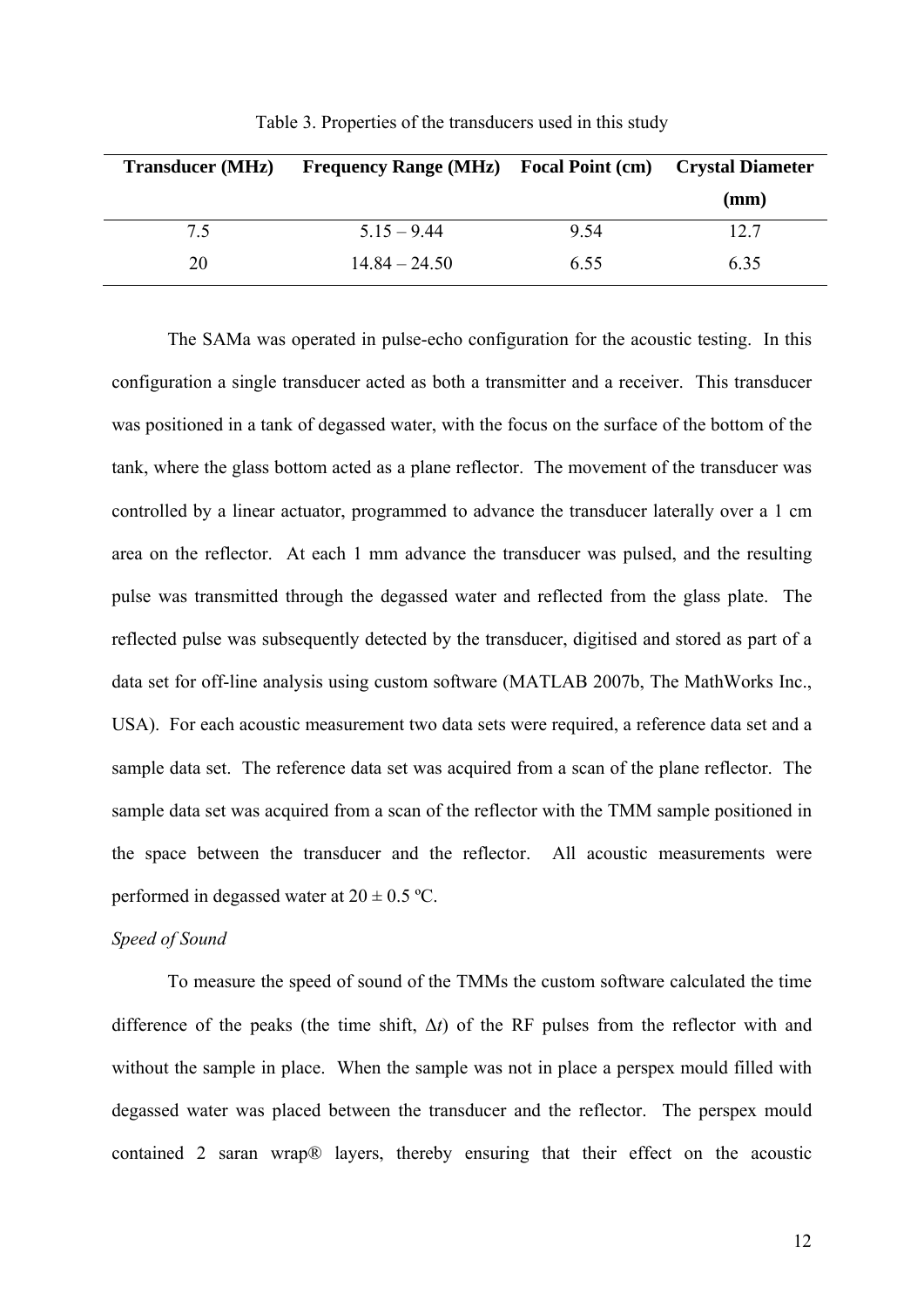measurement of the TMM sample was accounted for in the measurement. The speed of sound of the sample,  $c_s$ , was then calculated using Equation 1 (AIUM1995):

$$
c_s = \frac{c_w}{1 + \Delta t \frac{c_w}{2d}}
$$
 Equation 1

where *d* is the thickness of the sample,  $c_w$  is the speed of sound in water and  $\Delta t$  is the measured time shift. Two samples of each TMM were produced for acoustic testing. Three data sets from each of the samples were acquired, from each data set 10 measurements of speed of sound were computed.

#### *Attenuation Coefficient*

The attenuation coefficient was calculated by performing a fast Fourier transform (FFT) on the RF signals from the plane reflector with and without the sample in the path. The attenuation coefficient,  $\alpha$ , in dB. cm<sup>-1</sup> was calculated from the log difference between the spectra, using Equation 2 (AIUM1995):

$$
\alpha(f) = -\frac{20}{2d} \log_{10} \frac{A(f)}{A_0(f)}
$$
 Equation 2

where *d* is the sample thickness, *A(f)* is the sample magnitude spectrum at frequency *f* and *A0(f)* is the reference magnitude spectrum at frequency *f*. The effect of the saran wrap was accounted for by acquiring the reference signal with a cell containing degassed water bound by saran wrap® in the path.

#### *Relative Backscatter Power*

For the relative backscatter power measurement the acquisition of the sample RF signal required a different set-up to that used for speed of sound and attenuation coefficient measurements. In this case, the signal of interest was the backscattered RF signal, captured between the front face of the sample and the plane reflector. Therefore, the transducer was adjusted to position the focus of the ultrasound beam 1 mm below the surface of the sample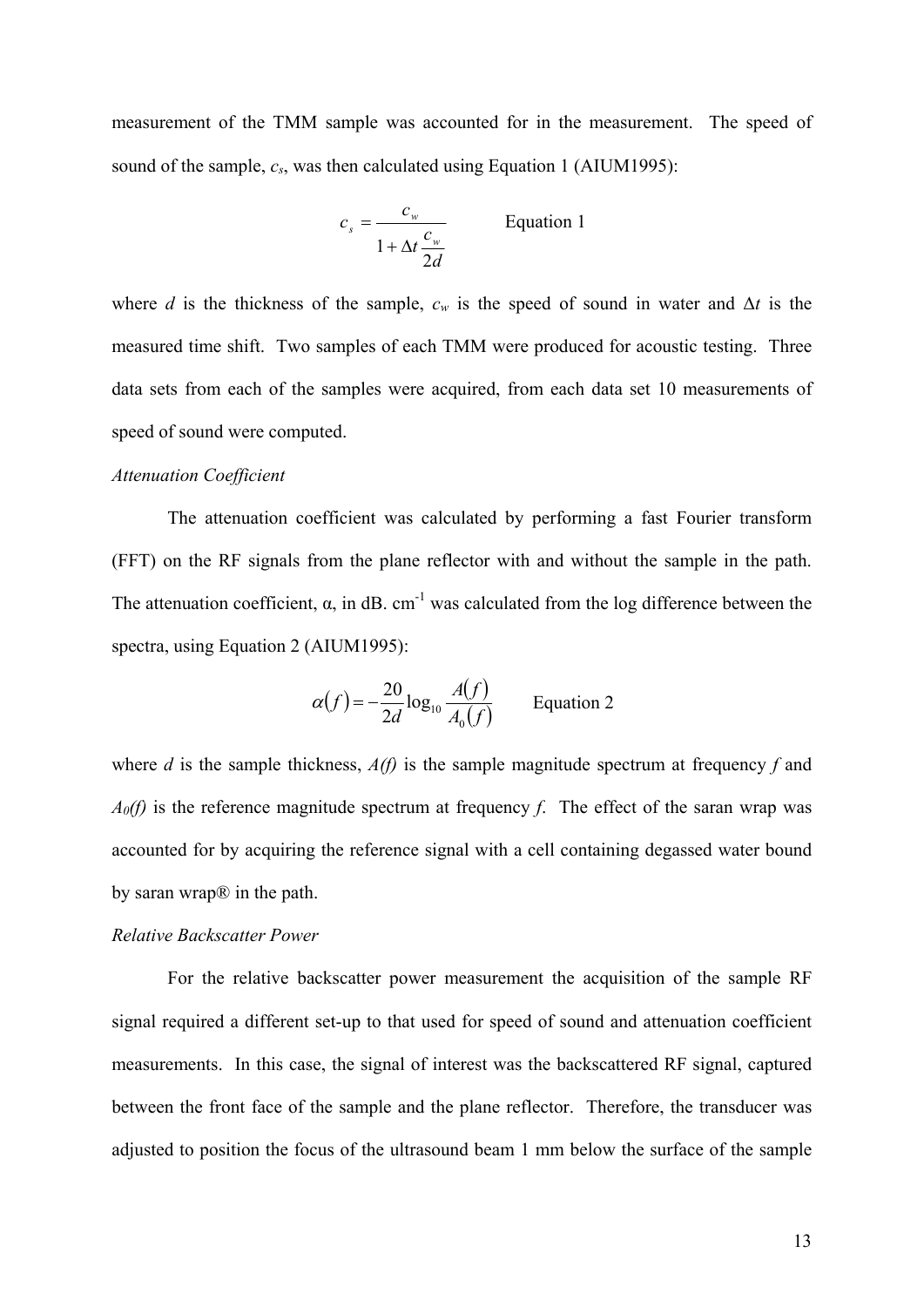and the drive voltage of the transducer was increased to 240 V. These adjustments minimised interference caused by the reflection from the front face of the sample and improved the signal to noise ratio of the backscattered RF signal.

The backscattered RF sample signal was saved for offline analysis using custom software as follows: the RF signal was windowed, this windowed section contained the RF signal from a section approximately 1mm below the surface of the sample. This signal was segmented into eight sections of equal length, each with 50 % overlap. Each segment was then windowed with a Hamming window that was the same length as the segment, to optimize frequency resolution, in advance of a spectral analysis of the power density using the Welch transform (Welch1967). The Welch transform derives the distribution of power per unit frequency in the backscattered RF signal, normalized to the total received power, by averaging the spectra from all segments (Brewin et al.2008). The power spectrum, *Io*, of the reference RF signal was computed and the relative backscatter, μ, of the sample was then computed using Equation 3:

$$
\mu(f) = -10\log_{10}\frac{I(f)}{I_0(f)}
$$
 Equation 3

#### *Validation of Acoustic Measurements*

Measurements of speed of sound and attenuation coefficients were validated using a silicon oil reference cell supplied by the UK National Physical Laboratory (NPL, Teddington, UK). The test cell was 1cm thick and had a known attenuation coefficient between 1 to 10 MHz at a temperature of 21.5 ºC. Results of attenuation as a function of frequency for the NPL test cell are shown in Fig. 3. Measured values for attenuation were found to match those reported by the NPL. The NPL stated the speed of sound for reference cell at 7 MHz was  $1382 \pm 14$  m. s<sup>-1</sup>. The SAMa system measured a speed of sound of 1385 m. s<sup>-1</sup>, at 21.5 ºC, this was within 0.2 % of the NPL measurement.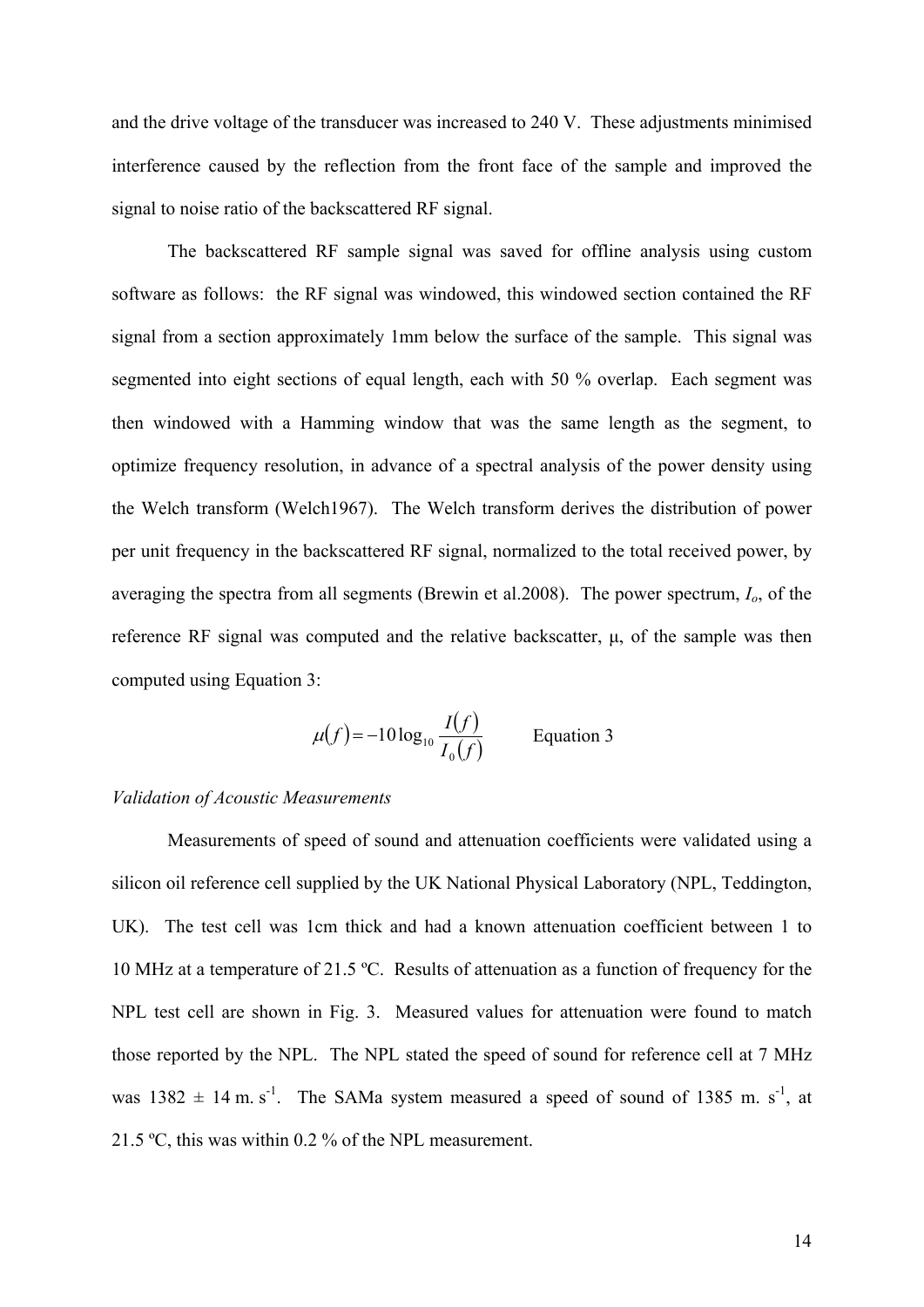

Fig. 3. Attenuation coefficient of the NPL reference cell as a function of frequency

### *Density and Impedance Measurements*

For determination of the IEC, series 1 and series 5 TMM densities, the mass of each TMM with a defined volume was measured. Knowing the densities and acoustic velocities, acoustic impedances, *z*, were calculated according to:

 $z = \rho_0 c_s$  Equation 4

where  $\rho_0$  is the density of the TMM sample and  $c_s$  is the speed of sound of the TMM sample.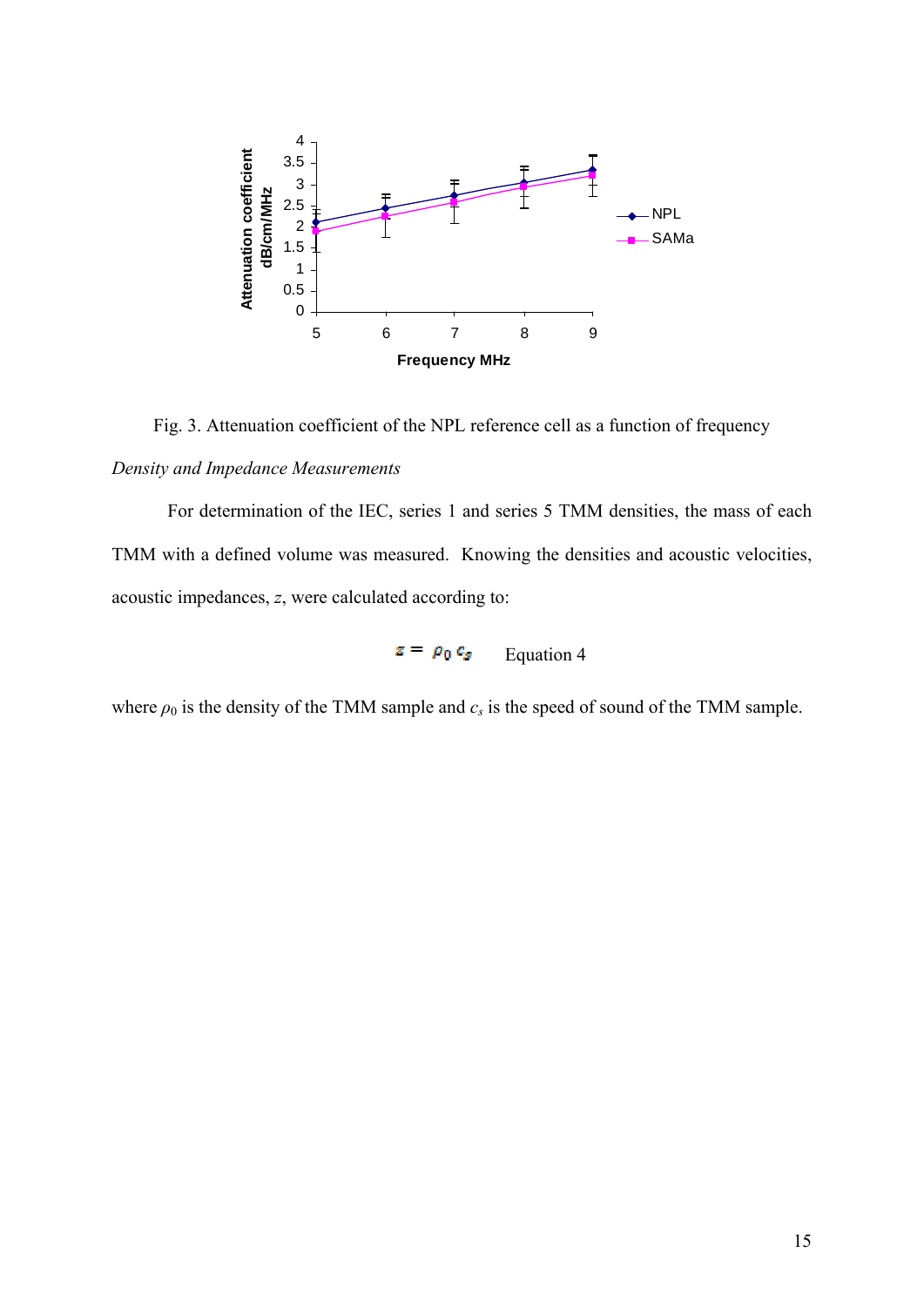## **Results**

Five series of TMMs were developed and the acoustical properties were measured. The speeds of sound and attenuation coefficients of each of the samples were measured with frequencies of 7.5 and 20 MHz at 20 ºC. No particle sedimentation was evident in any of the TMMs produced and to date, the preservation measures used for the TMMs (that is, immersed in a mixture of glycerol, water and Rodalon<sup>TM</sup> in a high density polyethylene container with an airtight lid) have been found to be successful with the sample being preserved for over 6 months.

In series 1, samples with different glycerol concentrations were produced to determine the effect of glycerol on the speed of sound of the TMM. The variation of the speed of sound as a function of increasing glycerol concentration (at frequencies of 7.5 MHz and 20 MHz) is shown in Fig. 4, where it can be seen that the speed of sound increased across the range 1490 to  $1568$  m. s<sup>-1</sup> with increasing concentration of glycerol. The attenuation coefficient remained constant with increasing glycerol concentration. It was also found that the effect of transmit frequency on the speed of sound and attenuation coefficient was negligible. The effect of the glycerol concentration on the density and impedance properties of these TMMs was also investigated, these results can be viewed in Fig. 5. The results show that the concentration of glycerol had no significant effect on either property, as all data points were within experimental variation.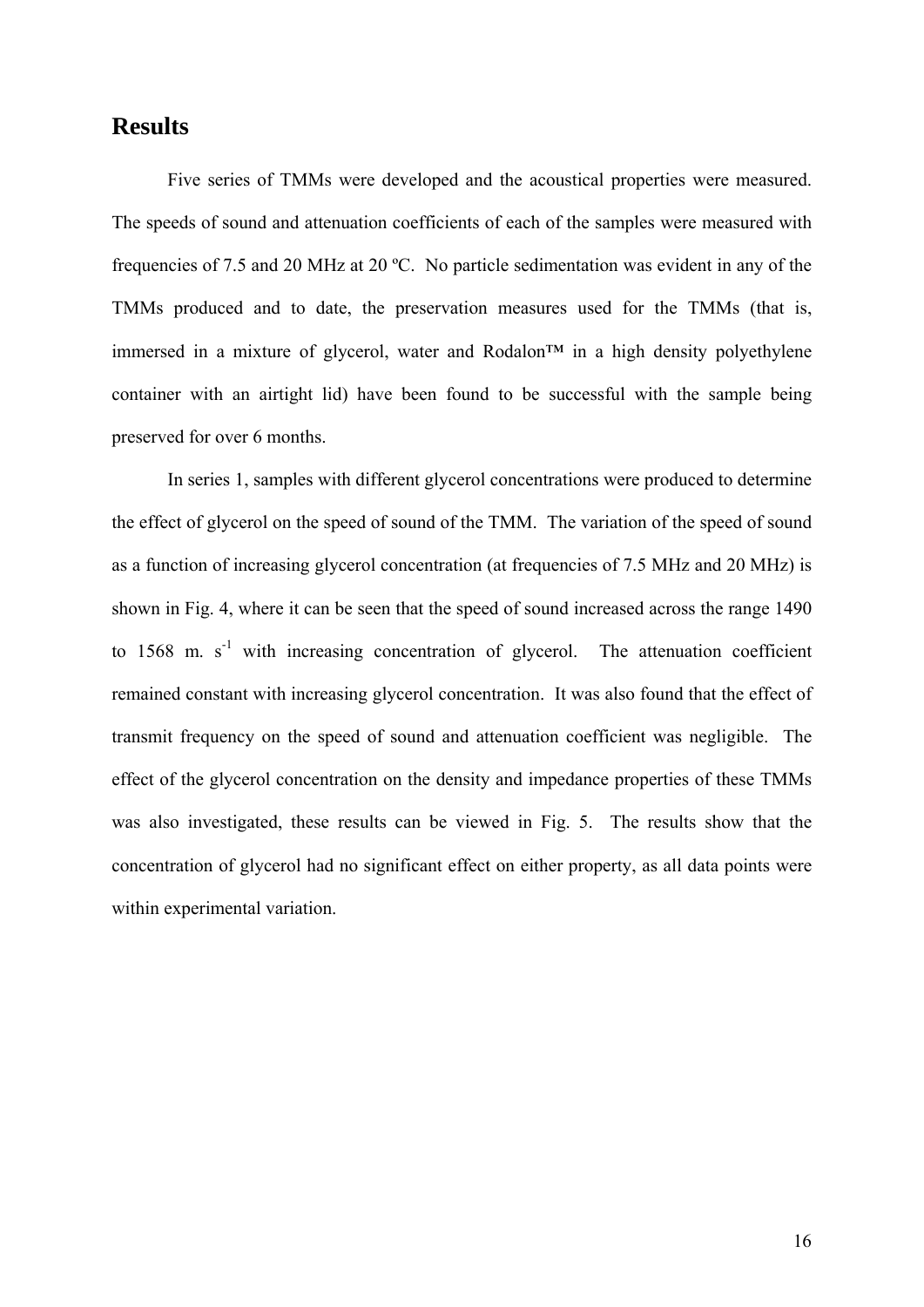

Fig. 4. Effect of glycerol concentration on the speed of sound ( $\pm 10$  m. s<sup>-1</sup>) of the TMMs



Fig. 5. Effect of glycerol concentration on the density and impedance of the TMMs

In series 2, the effect of varying the concentration of the TMM particles  $SiC$ ,  $Al<sub>2</sub>O<sub>3</sub>$ (0.3  $\mu$ m) and Al<sub>2</sub>O<sub>3</sub> (3  $\mu$ m) on the attenuation coefficient and the relative backscatter are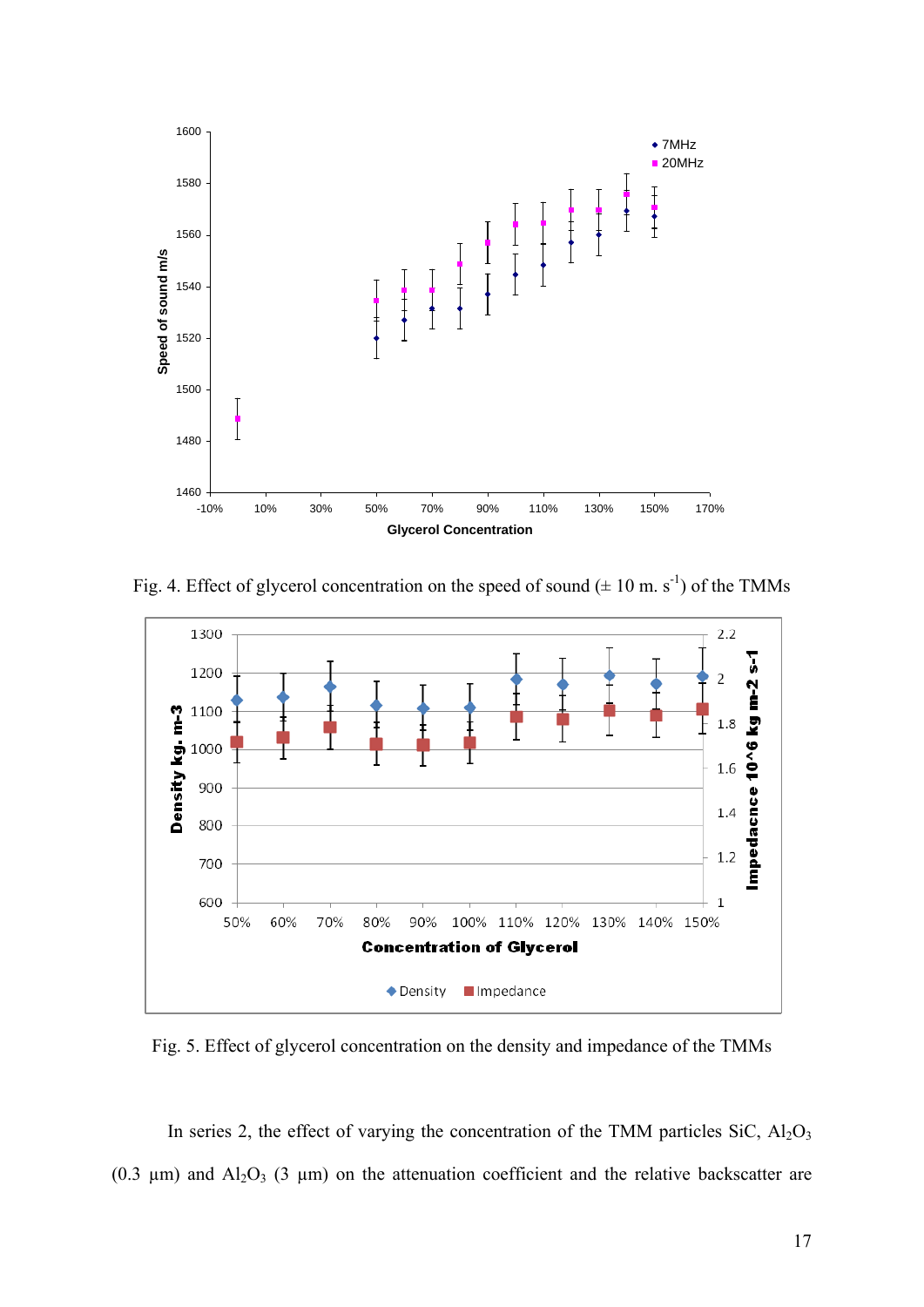presented in Fig. 6 and 7 respectively. The attenuation coefficient was found to increase from 0.1 to 0.8 dB,  $cm^{-1}$ . MHz<sup>-1</sup> with increasing particulate concentration, with no appreciable difference measured for both frequencies tested, which indicates a linear dependence of attenuation coefficient with frequency. The backscatter of the TMMs ranged from 0 to - 20 dB relative to the original TMM (that is, 100 % particulate concentration). The particulate concentration of the TMMs exhibited no effect on their resulting speed of sound, the average speed of sound was  $1551 \pm 10$  m. s<sup>-1</sup>.

Fig. 6. Effect of SiC,  $Al_2O_3$  (0.3 µm) and  $Al_2O_3$  (3 µm) concentration on the attenuation coefficient ( $\pm$  0.03 dB. cm<sup>-1</sup>. MHz<sup>-1</sup>) of the TMMs at 20 °C

Fig. 7. Effect of SiC,  $Al_2O_3$  (0.3 µm) and  $Al_2O_3$  (3 µm) concentrations on relative backscatter  $(\pm 3$  dB) of the TMMs at 20 °C

In series 3, the  $A<sub>2</sub>O<sub>3</sub>$  (0.3 µm and 3 µm) particulate concentration was varied to determine its individual effect on the resulting attenuation coefficient and speed of sound of the material. The attenuation coefficient is plotted as a function of increasing  $A<sub>1</sub>O<sub>3</sub>$ concentration for both 7.5 and 20 MHz frequencies in Fig. 8. The attenuation coefficient was found to increase from 0.5 to 0.9 dB.  $cm^{-1}$ . MHz<sup>-1</sup> with increasing particulate concentration, with no appreciable difference measured for both frequencies tested, which indicates a linear dependence of the attenuation coefficient with frequency. The  $Al_2O_3$  particulate concentration did not alter the speed of sound of the TMMs: the average speed of sound of the TMMs was  $1548 \pm 10$  m. s<sup>-1</sup>.

In series 4, samples with varying SiC concentrations were produced to determine the effect of SiC on the attenuation coefficient, relative backscatter and speed of sound of the TMMs. A graph of attenuation coefficient as a function of SiC concentration is presented in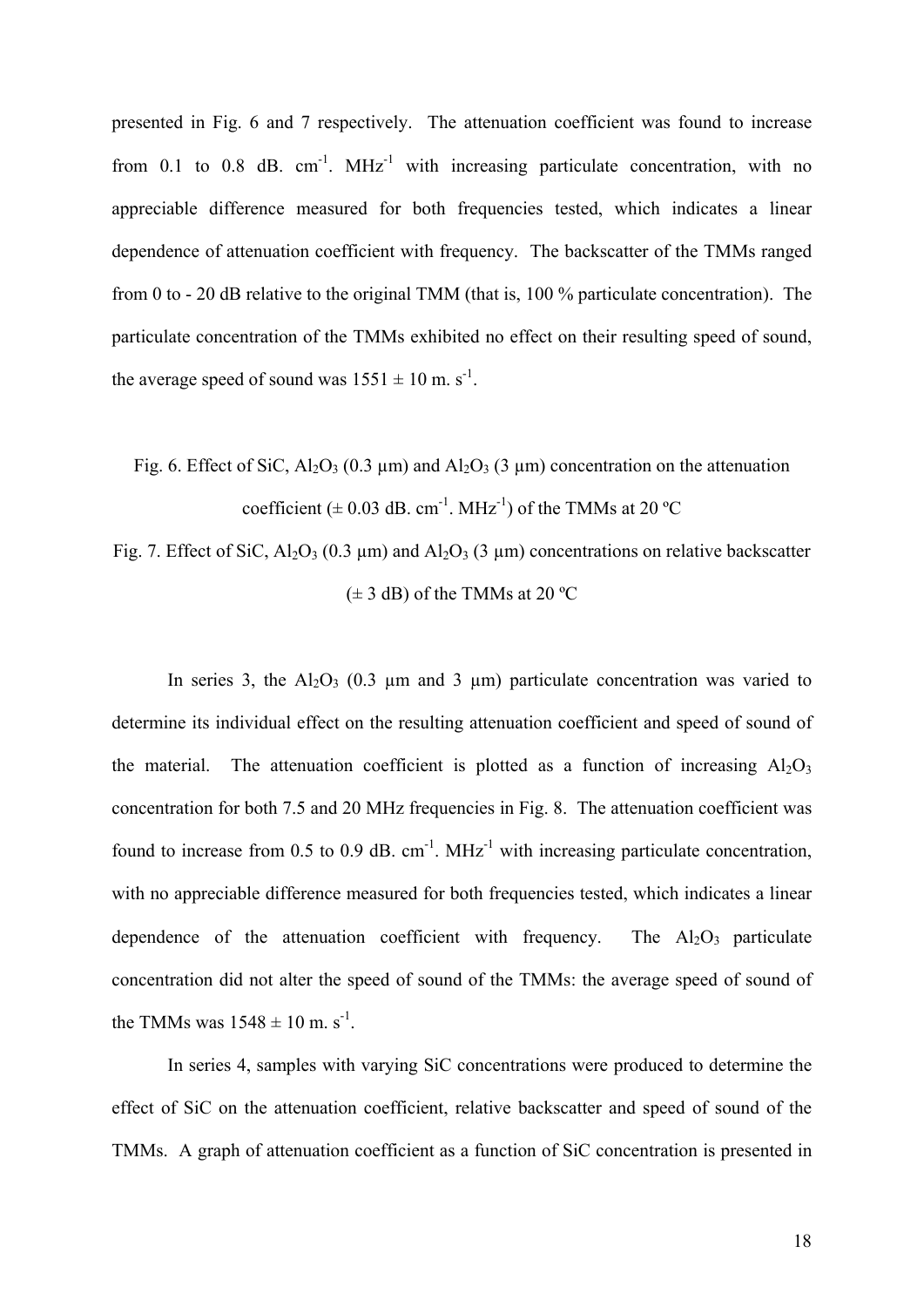Fig. 9 for 7.5 and 20 MHz frequencies, where it is evident that this variation of SiC concentration has no effect on the measured attenuation coefficient at either frequency. The average attenuation coefficient measured with a frequency of 7.5 MHz was 0.44 dB. cm<sup>-1</sup>. MHz<sup>-1</sup> and with 20 MHz was 0.55 dB. cm<sup>-1</sup>. MHz<sup>-1</sup>. Therefore, an attenuation coefficient with non-linear frequency dependence is apparent for these TMMs. The speed of sound and relative backscatter values remained the same for each concentration of SiC.

In series 5, varying concentrations of an oil surfactant mixture were added to the original TMM mixture in order to investigate its potential as a fat TMM. The measured speeds of sound of the TMMs as a function of oil surfactant concentration are presented in Fig. 10, where it is evident that increasing oil concentration reduces the speed of sound of the TMM. The measurements of speed of sound range from 1482 to 1543 m.  $s^{-1}$ , with a standard deviation of  $\pm$  10 m. s<sup>-1</sup>. The attenuation coefficient of each sample was measured and plotted as a function of oil surfactant concentration in Fig. 11. The oil concentration does not appear to directly affect the attenuation coefficient which was centered around  $0.5$  dB. cm<sup>-1</sup>. MHz<sup>-1</sup>, with the exception of the TMM with 40 % oil concentration, which exhibited an attenuation coefficient of  $0.6$  dB. cm<sup>-1</sup>. MHz<sup>-1</sup>. The density and impedance properties of this potential fat TMM were also investigated, each of these properties are plotted as a function of oil concentration in Fig. 12. These results demonstrate that the concentration of oil in the samples no significant effect on either density or impedance of the resulting TMMs.

## **Discussion**

Specific clinical performance testing of diagnostic medical ultrasound scanners requires complex QA phantoms. At present, commercially available phantoms are not fit for this purpose due to their simplistic design and the properties of the TMMs used in their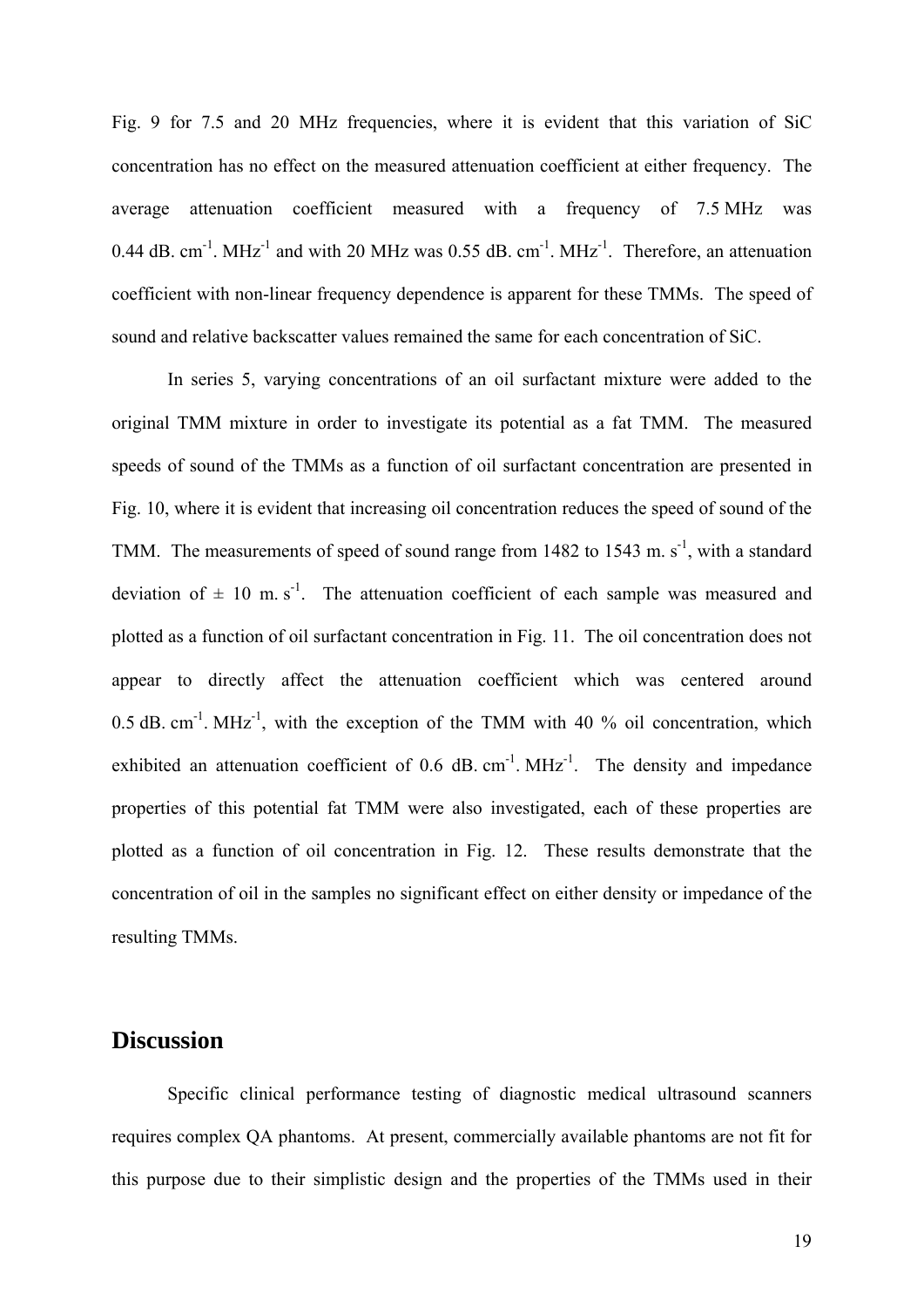production, although manufacturers, such as CIRS Inc. have been known to produce custom designs. However, the specific design criteria and results pertaining from these custom built phantoms are not widely known nor have they been reported in the scientific literature. The TMMs (background and targets) used in currently available commercial phantoms are homogeneous in terms of speed of sound and attenuation. Their embedded targets differ from the surrounding background tissue in terms of backscatter; however, the level of difference in backscatter is insufficiently challenging to the scanner, with targets typically exhibiting backscattering ranging from  $-12$  dB to  $+12$  dB in, at best, 3 dB steps. Therefore, whilst these phantoms may be useful for consistency checks such as spatial resolutions, more complex QA phantoms are required for testing the clinical performance of the scanner. These more complex phantoms must contain tissue mimicking materials which represent the range of speeds of sound, attenuation coefficients and relative backscatter values typically found in the clinical situation. Suitable TMMs would be required to simulate anatomical structures and embedded targets, and also allow for the introduction of artifacts which are inherent in medical ultrasound, for example, artifacts related to refraction and reflection at fat to non-fat interfaces.

In this study, a range of agar-based TMMs were developed and acoustically characterised to determine if they would be suitable for use in high frequency breast ultrasound phantoms. The range of acoustic properties found in some of the tissues of the breast can be viewed in Table 4. These novel TMMs are based on a systematic variation of the ingredients of the IEC TMM (IEC1996;Teirlinck et al.1998). By performing this systematic variation of the ingredients, a wide range of materials with different attenuation coefficients, speeds of sound and relative backscatter values were manufactured. The pure IEC agar-based TMM was selected for use in this study as it has been reported to maintain its acoustic properties over a two-year period, also its acoustic properties have been

20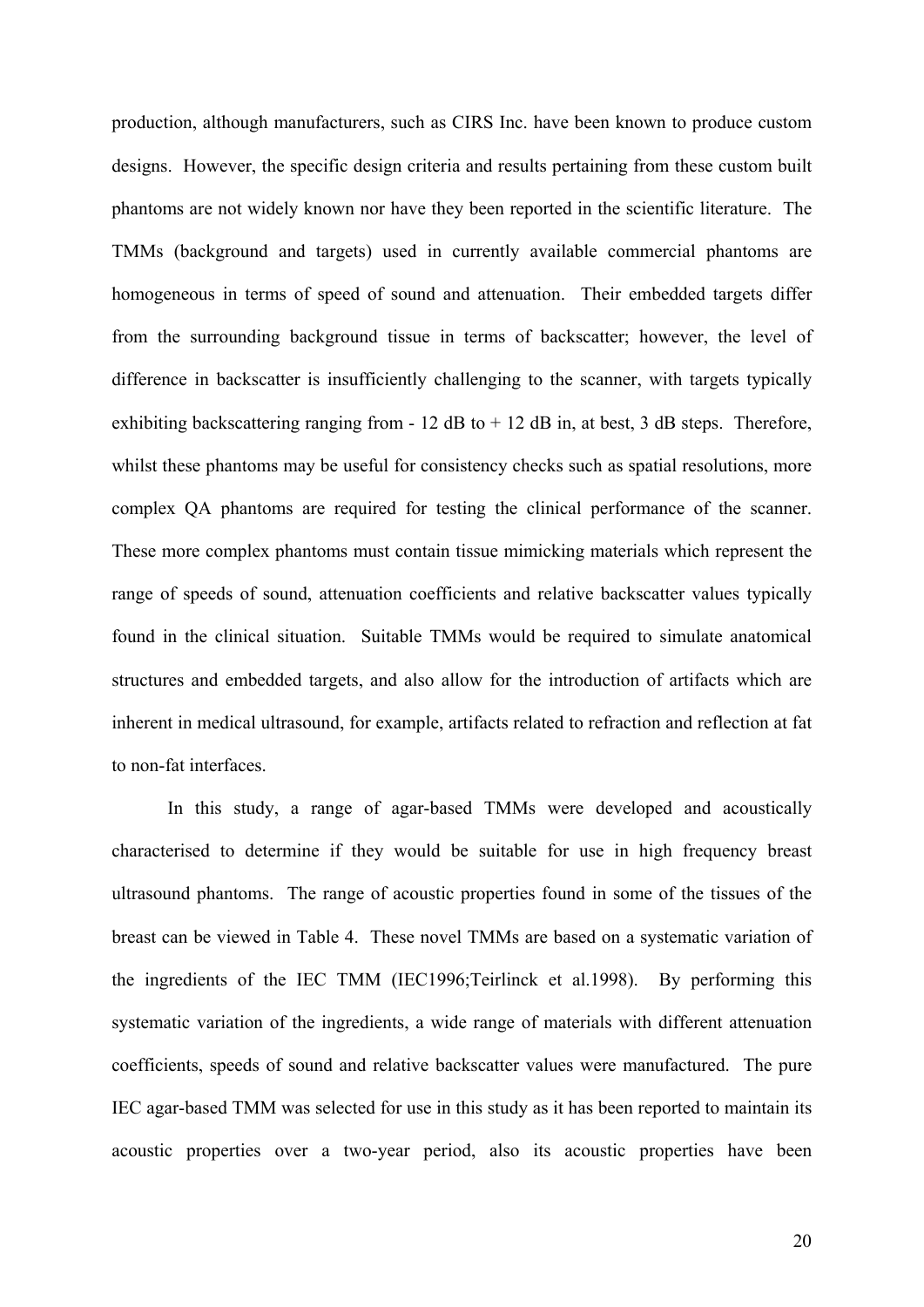characterised at high frequencies centered around 20 MHz (Brewin et al.2008). Furthermore, a previous study showed that a limited variation in the particulate ingredients of this material produced materials with different attenuation coefficients and relative backscatter values (Inglis et al.2006).

The transducers used in this study had central frequencies of 7.5 and 20 MHz and frequency bandwidths of 5.15 to 9.44 MHz and 14.84 to 24.50 MHz respectively. These frequencies were chosen as they correspond to a range of implemented frequencies used in state-of-the-art breast ultrasound systems. The inclusion of two further transducers with central frequencies of 10 MHz and 15 MHz would have been optimal as this would encompass the entire range of frequencies utilised in breast imaging. Nevertheless, the transducers utilised were able to demonstrate the effect of low and high frequencies on the attenuation coefficients and the speed of sounds of the newly developed TMMs. Thus, these results are not only relevant for breast ultrasound applications but also in other high frequency applications such as intra-vascular studies and the new field of high frequency small animal imaging. In addition, the use of these transducers allowed an intra-laboratory cross-check with the results for the standard IEC TMM published by (Browne et al.2003, Inglis et al.2006 and Brewin et al.2008).

In this study, it was found that by altering the glycerol component of the TMM, the speed of sound could be altered independently of attenuation coefficient. This result was expected as the speed of sound of pure glycerol is  $1923 \text{ m. s}^{-1}$  (Dymling et al.1991) and the speed of sound of pure water-based agar is  $1482 \text{ m.s}^{-1}$  (Del Grosso and Mader1972), therefore the increase in the concentration of glycerol would serve to increase the overall speed of sound of the TMM. Nevertheless, these data are significant as they can act as a reference for selecting a preferred speed of sound. The range of speeds of sounds measured was 1490 to 1567 m.  $s<sup>-1</sup>$ . Materials in this range have the potential to mimic a number of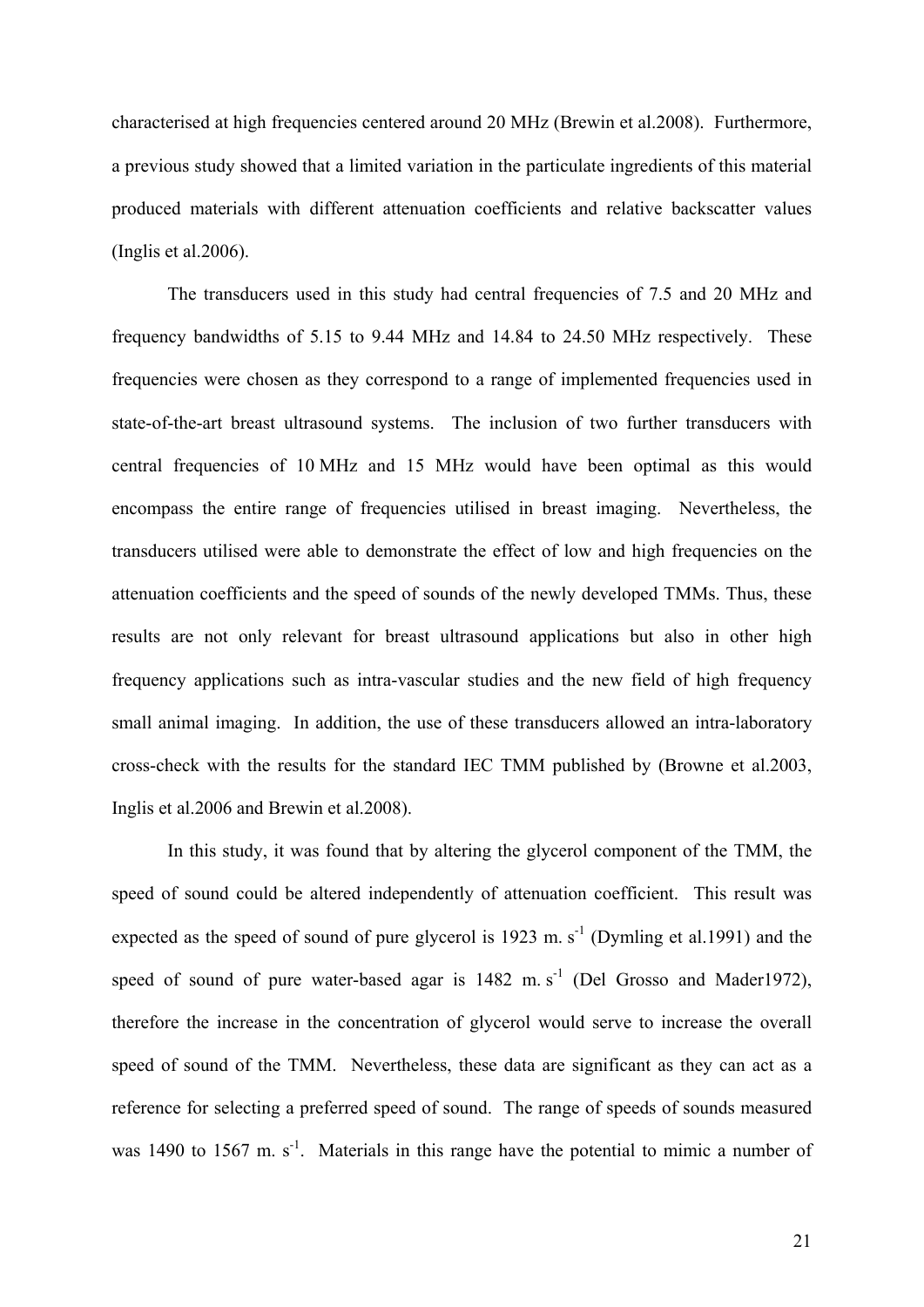tissues within the breast in terms of speed of sound, namely glandular tissue, pectoral muscle and malignancies. Furthermore, the addition of increasing concentration of glycerol may further increase the speed of sound to higher values necessary to mimic that of a fibroadenoma within the breast. The concentration of glycerol exhibited no significant effect on the density and impedance of the TMMs. The density and impedance values for IEC TMM (100 % glycerol concentration) demonstrated good interlaboratory agreement with those reported in previous studies (Brewin et al.2008;Zell et al.2007). With the significant increase in speed of sound, *cs*, it was expected that there would be a corresponding increase in impedance, z, for the TMMs as  $z = \rho_s c_s$ . This expectation was proved incorrect as the concentration of glycerol exhibited no significant effect on either the impedance or the density,  $P_{\sigma}$ , of the TMMs. Therefore, it is assumed that increasing the glycerol must effect the adiabatic bulk compressibility,  $\kappa$ , of the resulting TMM as a significant change in speed

of sound was demonstrated and  $c_s = \frac{\sqrt{1}}{\rho_0 \kappa}$ . The preferred method for measuring density is Archimedes principle (buoyancy method) (Rosin et al.2002). Our method for measuring density was that reported by (Zell et al.2007) and our results are comparable. Furthermore, our results for the IEC TMM compare favorably with those reported by (Brewin et al.2008), who utilised Archimedes principle.

 A range of TMMs with varying attenuation coefficients and relative backscattering were produced using a systematic variation of the SiC,  $Al_2O_3$  (0.3 µm) and  $Al_2O_3$  (3 µm) particulates. The minimum attenuation coefficient that can be achieved with no particles in the TMM is 0.1 dB.  $cm^{-1}$ . MHz<sup>-1</sup>. A systematic increase of the particulate concentration was found to result in a corresponding increase in attenuation coefficient. An increase in attenuation coefficient was expected as  $Al_2O_3$  has been reported to predominantly contribute to the value of attenuation coefficient (Inglis et al.2006). Measured data in the 0 to 100 % particulate concentration compare favourably to those measure in a previous study by Inglis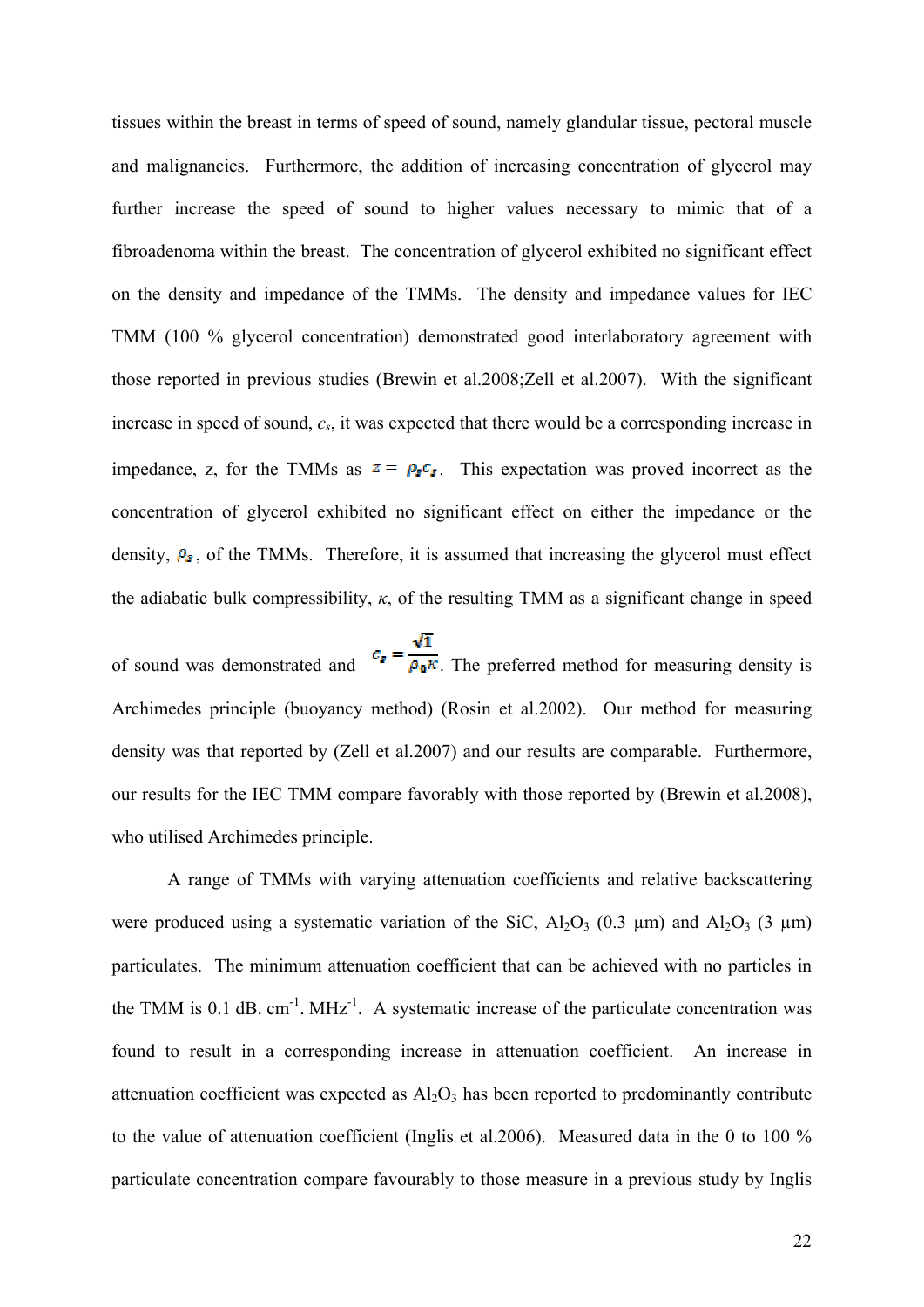et al. (2006). These data are significant as they shows that any value of attenuation coefficient within the range in soft body tissues can be obtained by choosing the appropriate scatterer concentrations. Another significant observation is that any value of attenuation coefficient within this range can be obtained without altering the speed of sound of the material, which was shown to be independent of scatterer concentration. The range of attenuation coefficients measured in these materials has the potential to mimic glandular, fat, areola and malignant tissues in the breast. Measurements of relative backscatter show that reducing the concentration SiC,  $A<sub>2</sub>O<sub>3</sub>$  (0.3 µm) and  $A<sub>2</sub>O<sub>3</sub>$  (3 µm) in the pure IEC TMM reduces the backscatter of the material from 0 dB to - 20 dB. This was expected as SiC has been reported to contribute to the backscatter power. The TMM with 0 % scatterers had a backscattered power that differed from the IEC TMM by 20 dB such a material has potential as a mimic for anechoic structures such as a simple cyst. Apart from two particulate concentrations (0 % and 75 %), these data are consistent to those found in the study by Inglis et al. (2006). The discrepancy with 0 % and 75 % measurements may be attributed to a number of factors. Firstly, in the study by Inglis et al. (2006) no measurement uncertainties were provided for the backscatter data presented. Secondly, a major difficulty in the measurement of backscatter is the range of methods that are available for its measurement; there is no standard method and little correlation between different methods. Finally, it has been reported that backscatter coefficient measurements are often underestimated and the authors postulated that the measurement of backscatter would benefit from the use of a common reference material (Wear et al.2005).

Increasing the concentration of the  $Al_2O_3$  particles to determine their individual effect on the attenuation coefficient showed comparable results to those obtained when both the  $Al<sub>2</sub>O<sub>3</sub>$  and SiC concentrations were varied. Again, these values of attenuation coefficient can be achieved without varying the speed of sound in the resulting TMM. Furthermore, the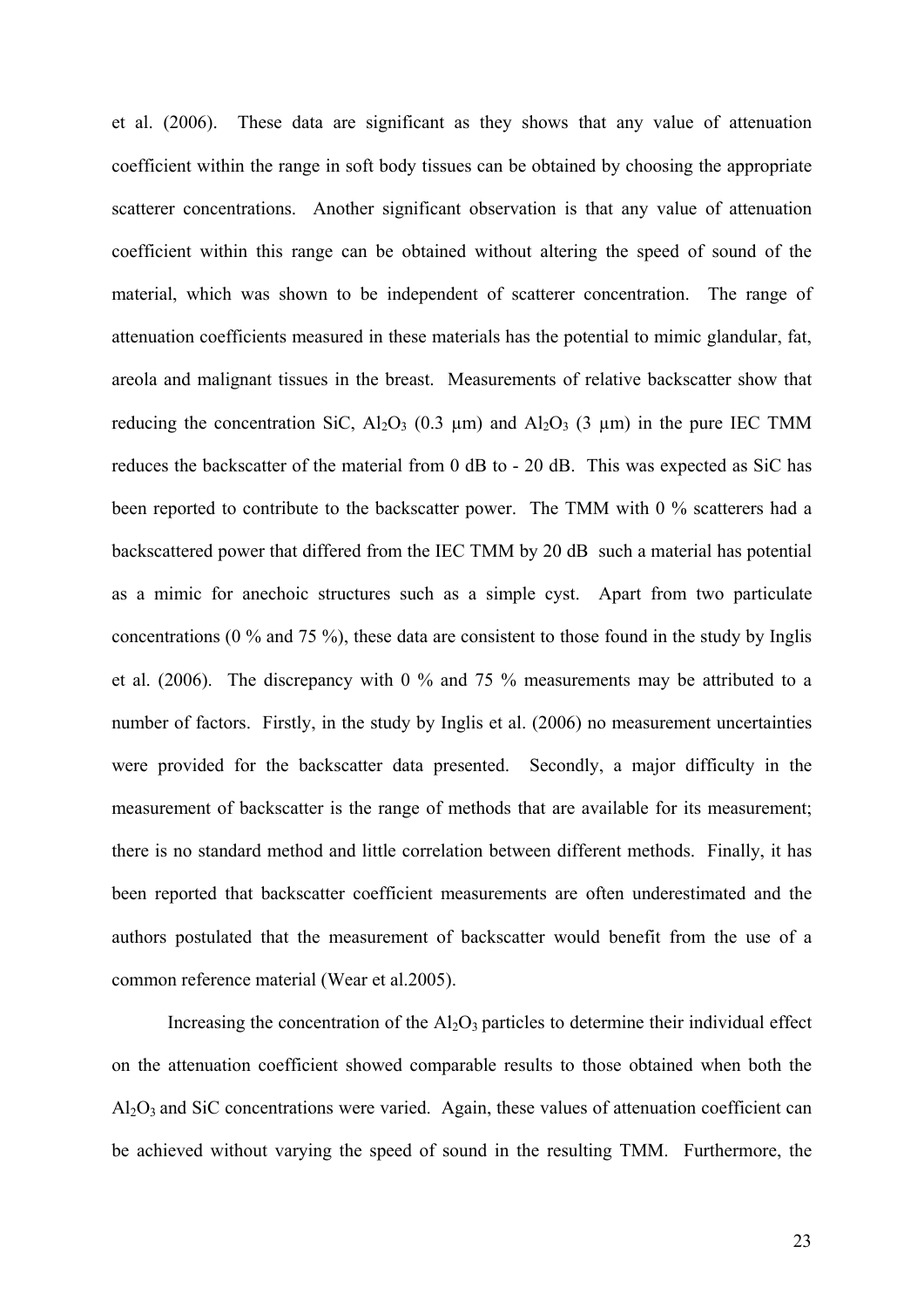range of attenuation coefficients measured in these materials has the potential to mimic glandular, fat, areola and malignant tissues of the breast.

The fact that varying the SiC particle concentration did not influence the speed of sound, attenuation coefficient or relative backscatter was not expected, since SiC has previously been reported to contribute significantly to the relative backscatter power, however, this lack on influence on backscatter may be attributed to the difficulties in measuring backscatter. Furthermore, only a limited variation of SiC concentration was investigated in the current study, with 5 samples with varying SiC particles produced and characterised ranging from 50 to 100 %.

In the breast there is a large speed of sound variation between the irregularly distributed fatty and glandular tissues. This variation in speed of sound results in phase aberrations and beam distortions and effectively leads to multiple image artifacts. Currently available commercial phantoms do not have materials which mimic the fat layer. Furthermore, there is no solid fat-mimicking material available for mimicking the subcutaneous fat layer. Previous studies have utilised olive oil, lard and pig fat as fat mimics, however, olive oil is not a solid and would have to be replaced each time QA tests are performed, lard does not have suitable acoustic properties, and the use of pig fat is inconvenient for routine testing.

The inclusion of the oil surfactant mix in the agar TMM reduced the speed of sound to a minimum of  $1483 \text{ m.s}^{-1}$  at 40 % oil surfactant concentration. Inclusions of the oil surfactant mixture greater than 40 % prevented the molten TMM from congealing. A reduction in speed of sound with increasing oil concentration was expected as the speed of sound of olive oil is 1490 m.  $s^{-1}$  (Browne et al. 2005), so when the oil is mixed with the molten TMM it would reduce the overall speed of sound of the resulting TMM. Oil surfactant inclusions with concentrations of 40 % and 35 % are within the reported value for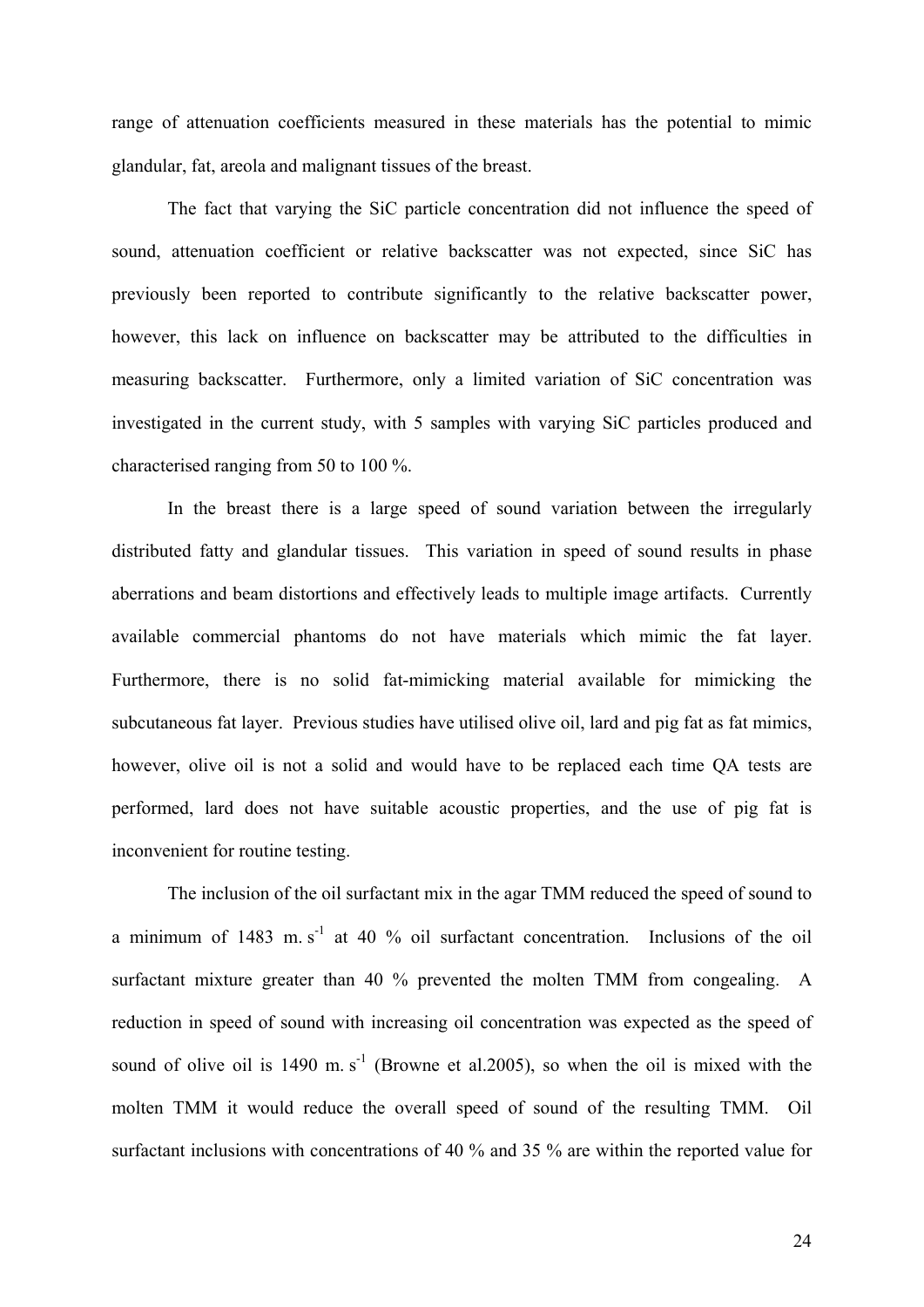subcutaneous fat. The concentration of oil did not appear to directly affect the attenuation coefficient of the TMMs. However, it is possible that the inclusion of a higher scatterer concentration could increase the attenuation coefficient of this material to the value range reported for subcutaneous fat. With the significant decrease in speed of sound, *c*, it was expected that there would be a corresponding decrease in impedance. Yet, this was not the case, as the inclusion of oil surfactant concentration demonstrated no significant effect on either the impedance or the density of the TMMs. Therefore, it is assumed that increasing the oil surfactant concentration must again affect the adiabatic bulk compressibility of the resulting TMM as a significant change in speed of sound was demonstrated.

 Suitable TMMs for mimicking breast tissues are in suggested Table 4. Tissues can be produced to mimic the range of acoustic properties found in the breast. Presently, the artifacts due to changes in acoustic properties and tissues structures can only be observed in clinical B-mode images, however, the introduction of clinically relevant TMMs in QA phantoms will allow for experimental measurement of QA parameters such as contrast detectability and anechoic target detectability in the presence of clinically relevant artifacts. It is envisaged that ultrasound researchers will see the value of TMMs that can be produced to represent a range of tissue types. Especially in the area of complex QA phantom development for *in-vitro* assessment of ultrasound scanners, where the goal is to correlate QA performance with perceived clinical performance and establish performance guidelines.

### **Summary**

The agar-based TMMs investigated in this study are suitable for use in the production of complex QA and anthropomorphic phantoms. Tissue types can be mimicked through independently controlled speeds of sound and attenuation coefficients by variation of the individual TMM components. The actual choice of material depends on which tissue type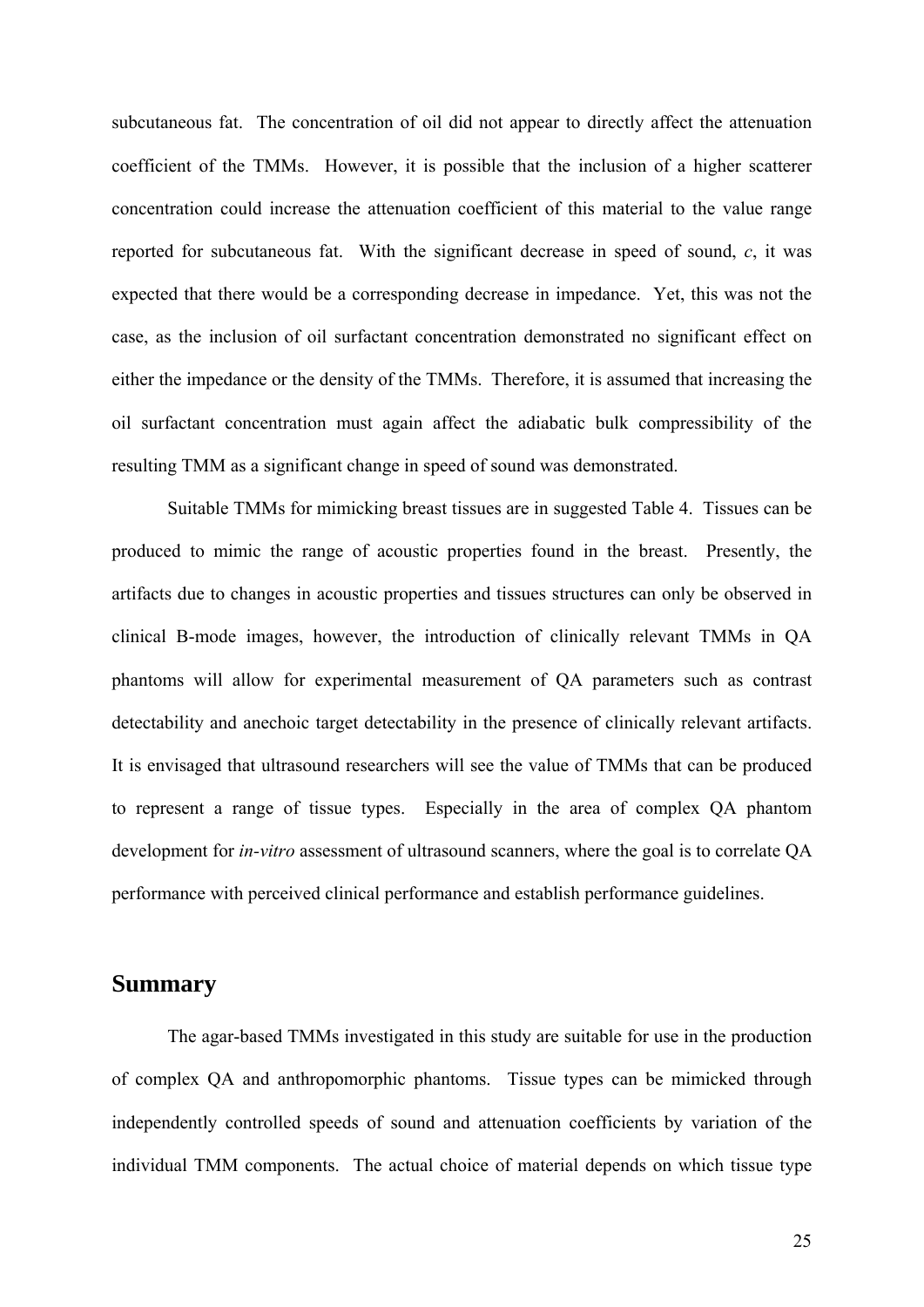within the body is to be simulated. The acoustic properties of the materials investigated in this work were independent of frequency in the wide diagnostic range investigated, demonstrating that they are suitable for use even in high frequency applications. Indeed, the motivation of this work was to simulate the properties of the tissue types in the breast, primarily glandular tissue, subcutaneous fat, pectoral muscle, areola and malignant and benign lesions. Materials for mimicking each of these tissues have been identified and are currently being used in the construction of complex QA and anthropomorphic phantoms. A major advantage of this range of materials is their relative ease of manufacture and the ease of controlling their acoustic properties. Furthermore, the material is robust and can be moulded into any form in the manufacturing phase using a suitable mould.

## **Acknowledgements**

The authors would like to acknowledge Technological Sector Research Strand I for funding this study.

#### **List of Tables**

| Component                     | Weight composition $(\%)$ |
|-------------------------------|---------------------------|
| Distilled, degassed,          | 82.97                     |
| deionised water               |                           |
| Glycerol                      | 11.21                     |
| Benzalkonium chloride         | 0.46                      |
| Agar                          | 3.00                      |
| Silicon carbide $(17 \mu m)$  | 0.53                      |
| Aluminium oxide $(3.0 \mu m)$ | 0.95                      |
| Aluminium oxide $(0.3 \mu m)$ | 0.88                      |

Table 1. Weight composition of the TMM (by %)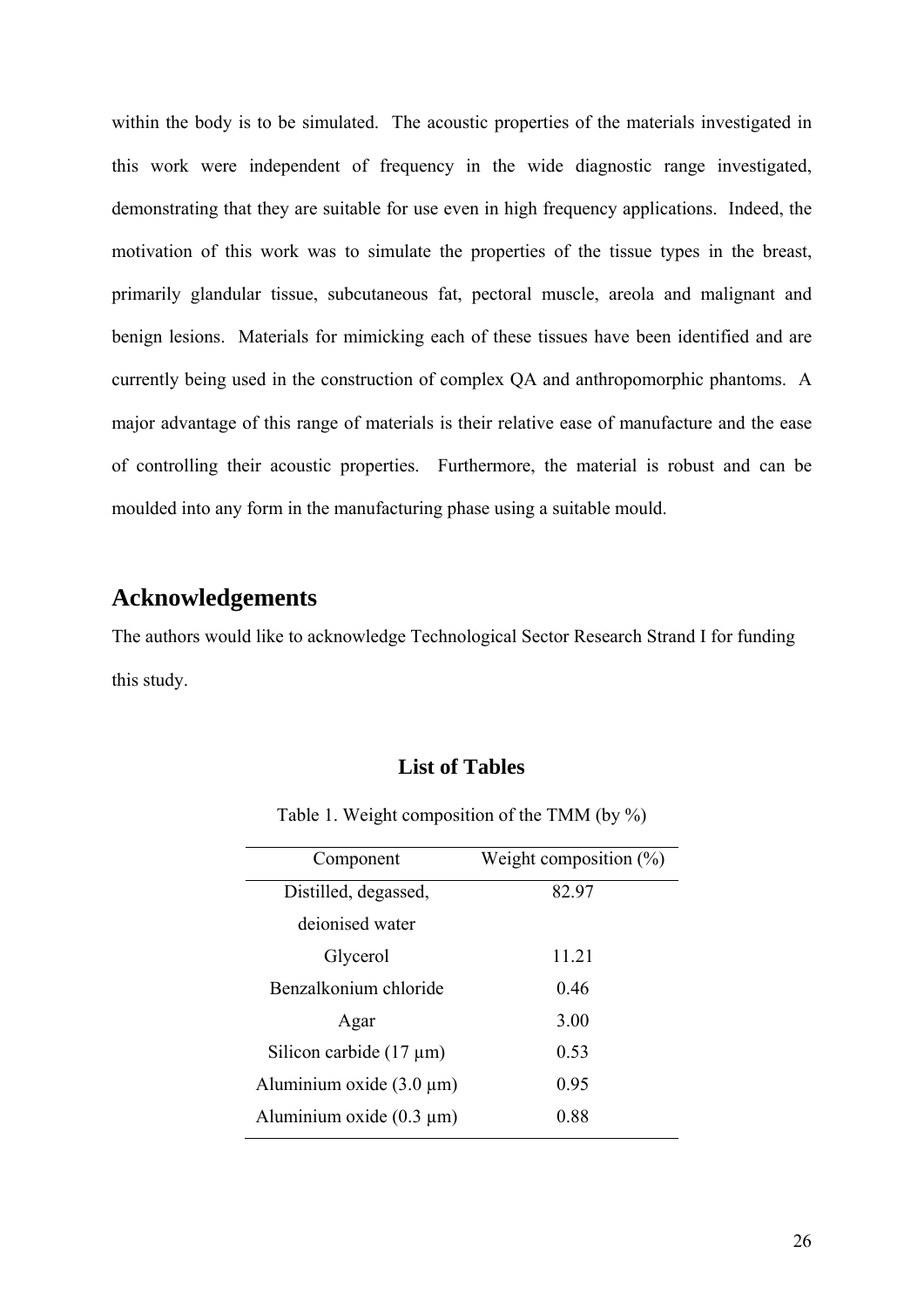|                 | Component (s) varied                                                                                                        | Concentrations $(\% )$                |  |
|-----------------|-----------------------------------------------------------------------------------------------------------------------------|---------------------------------------|--|
| <b>Series 1</b> | Glycerol                                                                                                                    | 0 and $50 - 150$ in steps of 10       |  |
| <b>Series 2</b> | SiC, Al <sub>2</sub> O <sub>3</sub> (0.3 $\mu$ m) and Al <sub>2</sub> O <sub>3</sub> 0 – 20 in steps of 5, 30 – 60 in steps |                                       |  |
|                 | $(3 \mu m)$                                                                                                                 | of 10, 75 and $100 - 200$ in steps of |  |
|                 |                                                                                                                             | 20                                    |  |
| Series 3        | Al <sub>2</sub> O <sub>3</sub> (0.3 $\mu$ m) and Al <sub>2</sub> O <sub>3</sub> (3 $\mu$ m)                                 | $100 - 200$ in steps of 10 and 250    |  |
| Series 4        | $SiC (17 \mu m)$                                                                                                            | 50 -100 in steps of 10                |  |
| Series 5        | Olive Oil and Surfactant                                                                                                    | $0 - 30$ in steps of 5                |  |

Table 2. Variation of the IEC ingredient concentrations used in this study

Table 3. Properties of the transducers used in this study

| <b>Transducer</b> (MHz) | <b>Frequency Range (MHz)</b> Focal Point (cm) Crystal Diameter |      |      |
|-------------------------|----------------------------------------------------------------|------|------|
|                         |                                                                |      | (mm) |
| 7.5                     | $515 - 944$                                                    | 9.54 | 12.7 |
| 20                      | $14.84 - 24.50$                                                | 6.55 | 6.35 |

|  |  |  | Table 4. Ultrasonic properties of the breast tissues $\&$ suggested mimicking materials |  |
|--|--|--|-----------------------------------------------------------------------------------------|--|
|  |  |  |                                                                                         |  |
|  |  |  |                                                                                         |  |
|  |  |  |                                                                                         |  |

| <b>Tissue</b>       | Speed of                   | <b>Attenuation</b>                          | <b>Mimicking Material</b> |
|---------------------|----------------------------|---------------------------------------------|---------------------------|
|                     | Sound $m. s-1$             | <b>Coefficient</b>                          |                           |
|                     |                            | $dB$ , cm <sup>-1</sup> , MHz <sup>-1</sup> |                           |
| <b>Glandular</b>    | $1553 \pm 35$ <sup>*</sup> | $2.0 \pm 0.7$ (a) 7                         | Series 1 (120 %)          |
| tissue              |                            | $MHz$ <sup>†</sup>                          | & Series 3 (260 %)        |
| <b>Subcutaneous</b> | $1479 \pm 32$ <sup>*</sup> | $0.6 \pm 0.1$ (a) 7                         | Series $5(35%)$           |
| fat                 |                            | $MHz$ <sup>†</sup>                          |                           |
| <b>Pectoral</b>     | $1545 \pm 5^{\ddagger}$    |                                             | Series 1 (110 %)          |
| muscle              |                            |                                             |                           |
| <b>Areola</b>       |                            | 1.1 @ 5 MHz $\frac{8}{3}$                   | Series 3 (260 %)          |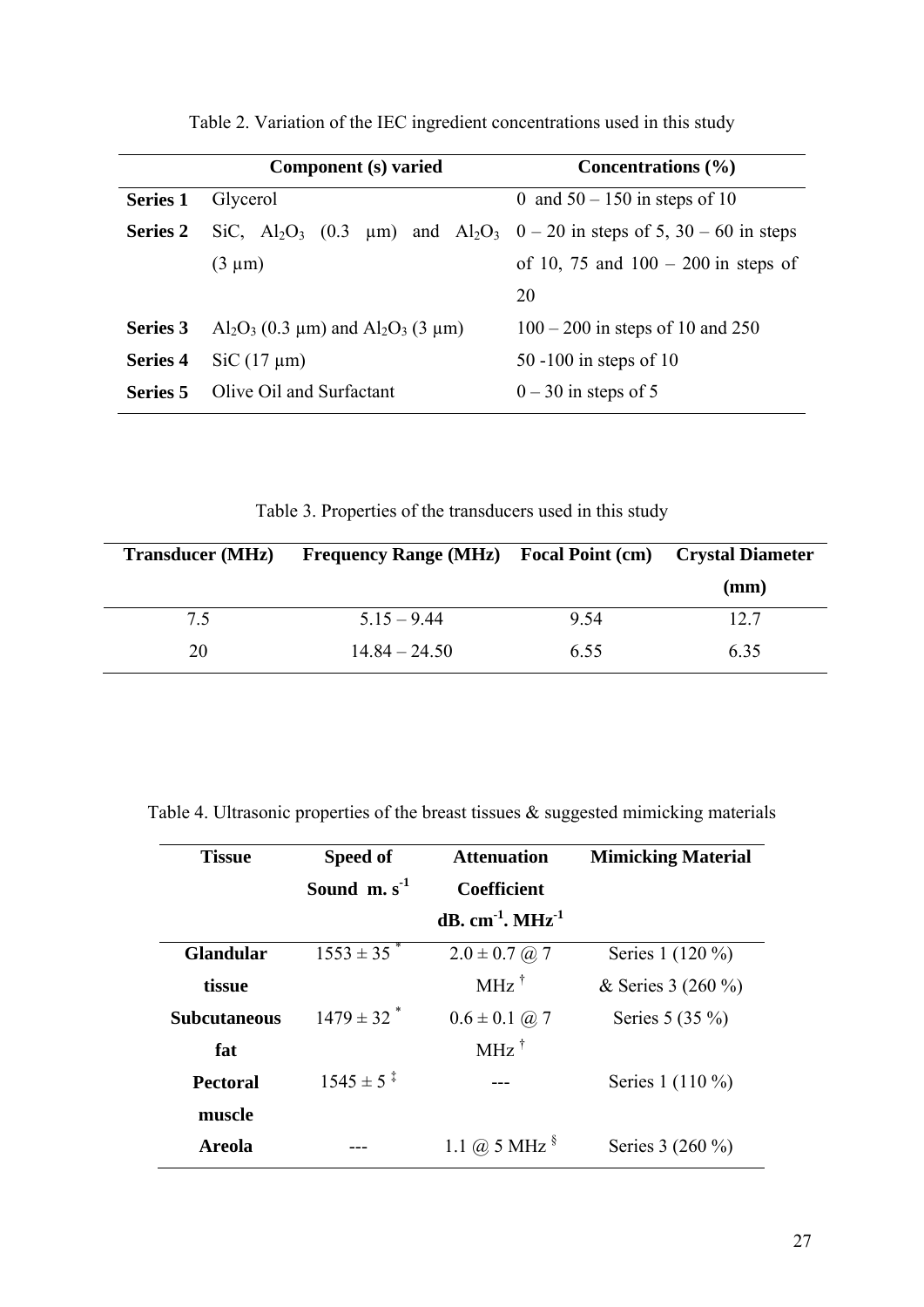| <b>Malignant</b> | $1550 \pm 35$ | $1.0 \pm 0.2$ ( <i>a</i> ) 7 | Series 1 (110 %)     |
|------------------|---------------|------------------------------|----------------------|
| <b>lesions</b>   |               | $MHz$ <sup>T</sup>           | & Series 3 $(260\%)$ |
| Fibroadenoma     | $1584 \pm 27$ | ---                          | Series 1 (140 %)     |

- $* = (Scherzinger et al.1988)$
- $\phi^{\dagger}$  = (D'Astous and Foster 1986)
- $* = (Goss et al.1978)$

 $\delta$  = (Goss et al.1980)

#### REFERENCES

- AIUM. Methods for specifying acoustic properties of tissue mimicking phantoms and objects, Stage I, Laurel, MD: American Institute of Ultrasound in Medicine Technical Standards Committee. 1995;
- Brewin MP, Pike LC, Rowland DE, Birch MJ. The acoustic properties, centered on 20 MHz, of an IEC agar-based tissue-mimicking material and its temperature, frequency and age dependence. Ultrasound Med Biol 2008;34:1292-306.
- Browne JE, Ramnarine KV, Watson AJ, Hoskins PR. Assessment of the acoustic properties of common tissue-mimicking test phantoms. Ultrasound Med Biol 2003;29:1053-60.
- Browne JE, Watson AJ, Gibson NM, Dudley NJ, Elliott AT. Objective measurements of image quality. Ultrasound in Medicine & Biology 2004;30:229-37.
- Browne JE, Watson AJ, Hoskins PR, Elliott AT. Investigation of the effect of subcutaneous fat on image quality performance of 2D conventional imaging and tissue harmonic imaging. Ultrasound in Medicine & Biology 2005;31:957-64.
- Chen Q, Zagzebski JA. Simulation study of effects of speed of sound and attenuation on ultrasound lateral resolution. Ultrasound Med Biol 2004;30:1297-306.
- D'Astous FT, Foster FS. Frequency-dependence of ultrasound attenuation and backscatter in breast-tissue. Ultrasound Med Biol 1986;12:795-808.
- Del Grosso VA, Mader CW. Speed of sound in pure water. J Acoust Soc Am 1972;52:1442- 6.
- Dymling SO, Persson HW, Hertz CH. Measurement of blood perfusion in tissue using doppler ultrasound. Ultrasound Med Biol 1991;17:433-44.
- Goldstein L. The effect of acoustic velocity on phantom measurements. Ultrasound Med Biol 2000;26:1133-43.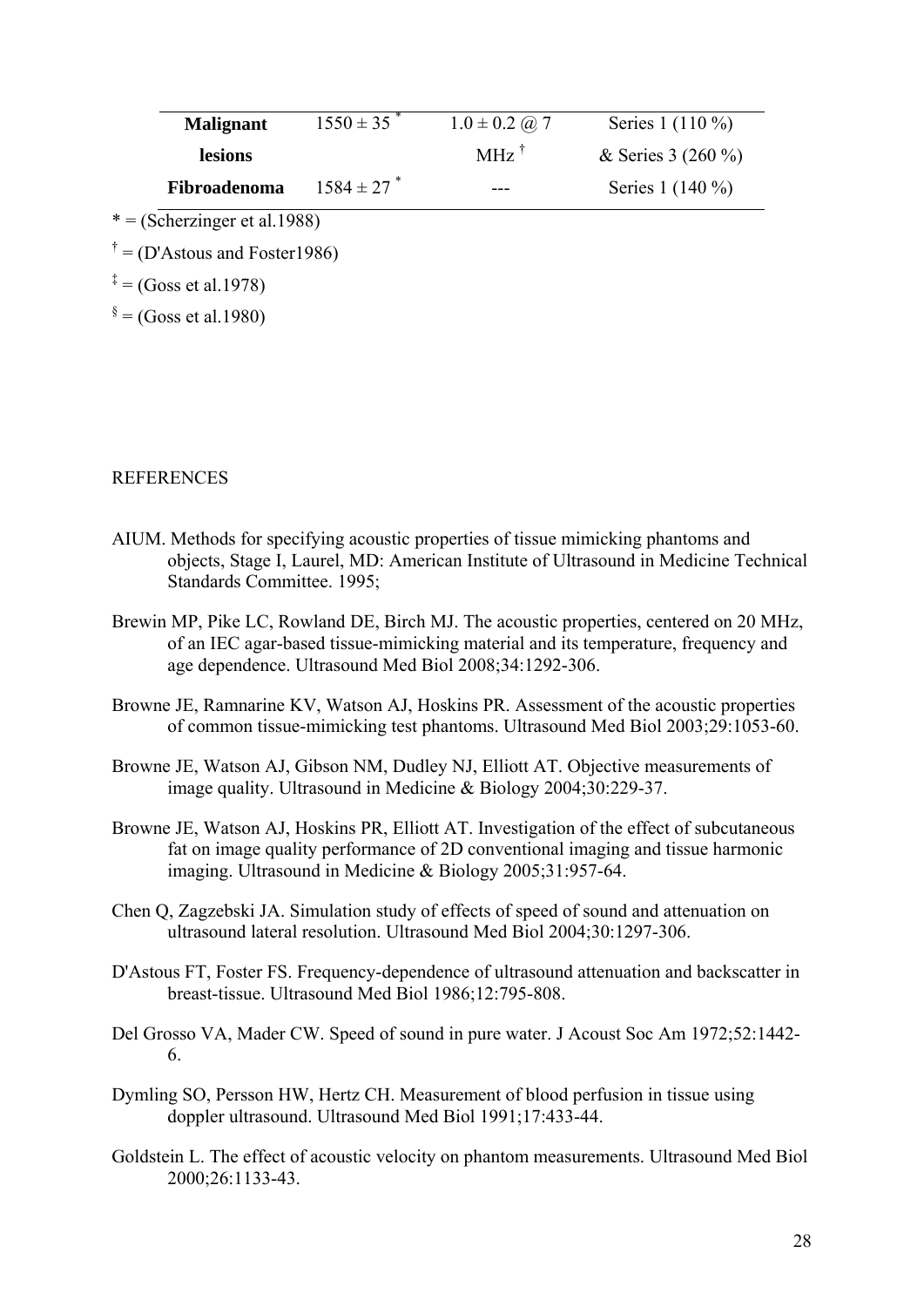- Goss SA, Johnston RL, Dunn F. Comprehensive compilation of empirical ultrasonic properties of mammalian-tissues. J Acoust Soc Am 1978;64:423-57.
- Goss SA, Johnston RL, Dunn F. Compilation of empirical ultrasonic properties of mammalian-tissues .2. J Acoust Soc Am 1980;68:93-108.
- IEC. Ultrasonics-Real-time pulse-echo systems-Guide for test procedures to determine performance specifications, IEC Publication 1390, Geneva: International Electrotechnical Commission. 1996;
- Inglis S, Ramnarine KV, Plevris JN, McDicken WN. An anthropomorphic tissue-mimicking phantom of the oesophagus for endoscopic ultrasound. Ultrasound Med Biol 2006;32:249-59.
- Pye SD, Ellis W, MacGillivray T. Medical ultrasound: a new metric of performance for greyscale imaging. J Phys Conf Ser 2004;1:187-92.
- Rosin M, Urban AD, GΣrtner C, Bernhardt O, Splieth C, Meyer G. Polymerization shrinkage-strain and microleakage in dentin-bordered cavities of chemically and lightcured restorative materials. Dental Materials 2002;18:521-8.
- Scherzinger AL, Belgam RA, Carson PL, Meyer CR, Sutherland JV, Bookstein FL, Silver TM. Assessment of ultrasonic computed-tomography in symptomatic breast patients by discriminant-analysis. Ultrasound Med Biol 1988;15:21-8.
- Shaw A, Hekkenberg R. Standards to support performance evaluation for diagnostic ultrasound imaging equipment, NPL Report AC 2, Teddington, UK: National. Physical Laboratory 2007;
- Teirlinck CJPM, Bezemer RA, Kollmann C, Lubbers J, Hoskins PR, Ramnarine KV, Fish P, Fredfeldt KE, Schaarschmidt UG. Development of an example flow test object and comparison of five of these test objects, constructed in various laboratories. Ultrasonics 1998;36:653-60.
- Wear KA, Stiles TA, Frank GR, Madsen EL, Cheng F, Feleppa EJ, Hall CS, Kim BS, Lee P, O'Brien WD, Oelze ML, Raju BI, Shung KK, Wilson TA, Yuan JR. Interlaboratory comparison of ultrasonic backscatter coefficient measurements from 2 to 9 MHz. J Ultras Med 2005;24:1235-50.
- Welch PD. Use of fast Fourier transform for estimation of power spectra A method based on time averaging over short modified periodograms. IEEE Trans Audio Electroacoust 1967;AU15:70-3.
- Wells PNT. Ultrasound imaging. Phys Med Biol 2006;51:R83-R98.
- Wells PNT. Absorption and dispersion of ultrasound in biological tissue. Ultrasound Med Biol 1975;1:369-76.
- Zell K, Sperl JI, Vogel MW, Niessner R, Haisch C. Acoustical properties of selected tissue phantom materials for ultrasound imaging. Phys Med Biol 2007;52:N475-N484.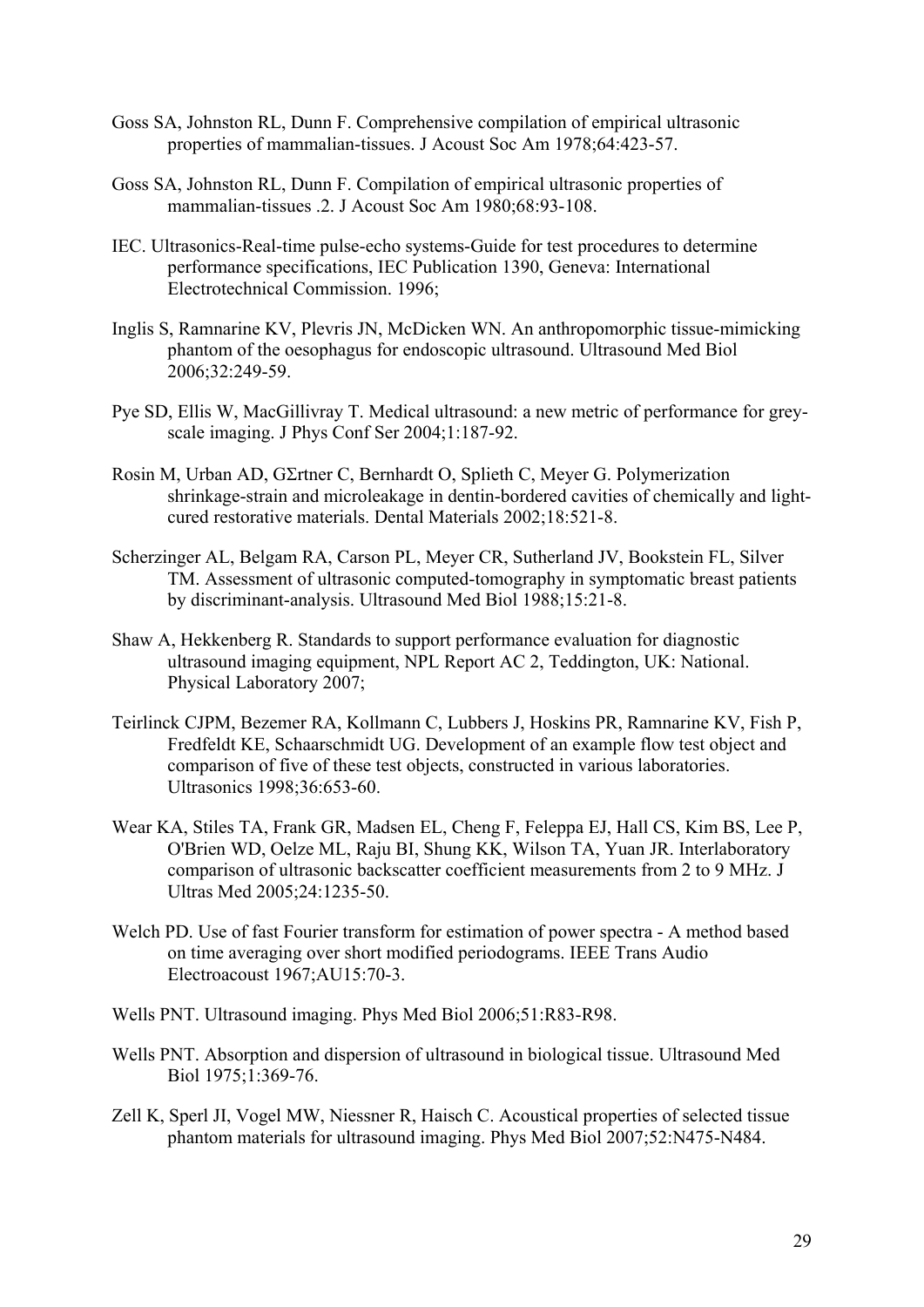#### **Figure Legends**

- Fig. 1. Cylindrical mould for TMMs
- Fig. 2. Scanning acoustic macroscope configuration
- Fig. 3. Attenuation coefficient of the NPL reference cell as a function of frequency
- Fig. 4. Effect of glycerol concentration on the speed of sound  $(\pm 10 \text{ m. s}^{-1})$  of the TMMs
- Fig. 5. Effect of glycerol concentration on the density and impedance of the TMMs

Fig. 6. Effect of SiC, Al<sub>2</sub>O<sub>3</sub> (0.3  $\mu$ m) and Al<sub>2</sub>O<sub>3</sub> (3  $\mu$ m) concentration on the attenuation coefficient ( $\pm$  0.03 dB. cm<sup>-1</sup>. MHz<sup>-1</sup>) of the TMMs at 20 °C

Fig. 7. Effect of SiC,  $Al_2O_3$  (0.3 µm) and  $Al_2O_3$  (3 µm) concentrations on relative backscatter  $(\pm 3$  dB) of the TMMs at 20 °C

Fig. 8. Effect of Al<sub>2</sub>O<sub>3</sub> (0.3 µm and 3.0 µm) concentration on the attenuation coefficient ( $\pm$ 0.03 dB. cm<sup>-1</sup>. MHz<sup>-1</sup>) of the TMMs at 20  $^{\circ}$ C

Fig. 9. Effect of SiC concentration on the attenuation coefficient

 $(\pm 0.03$  dB. cm<sup>-1</sup>. MHz<sup>-1</sup>) of the TMMs at 20 °C

Fig. 10. Effect of oil surfactant concentration on speed of sound  $(\pm 10 \text{ m. s}^{-1})$  of the TMMs at 20 ºC

Fig. 11. Effect of oil surfactant concentration on attenuation coefficient

 $(\pm 0.03$  dB. cm<sup>-1</sup>. MHz<sup>-1</sup>) of the TMMs at 20 °C

Fig. 12. Effect of oil surfactant concentration on the density and impedance of the TMMs

#### **Appendix A**

The attenuation measured for various tissues in the breast by D'Astous and Foster 1986 were fitted to curves of the form  $\alpha(f) = \alpha_1 f^r$  where  $\alpha_1$  represents the corresponding coefficients at 1MHz and  $\gamma$  represents the frequency dependence. Their data was presented in